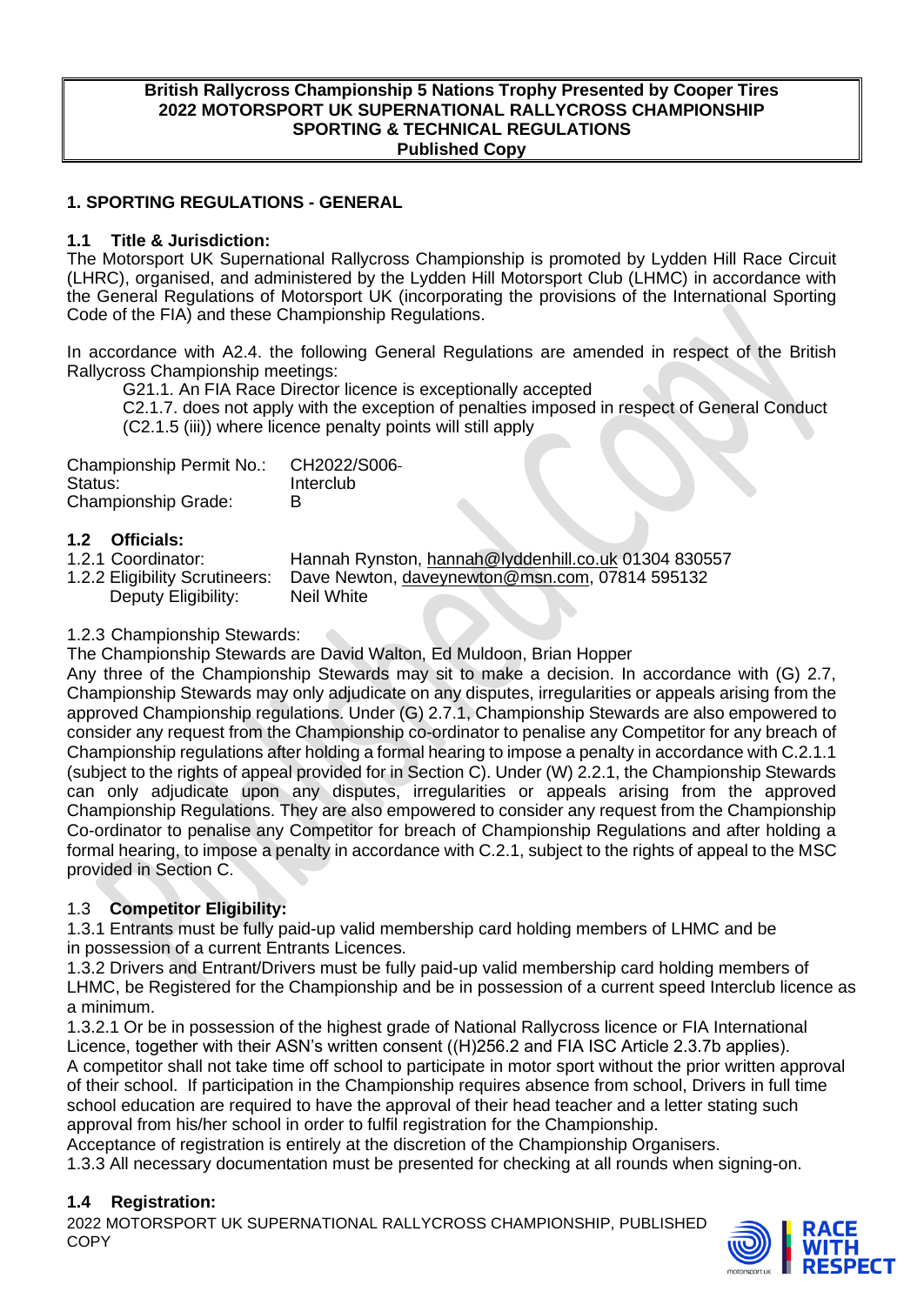1.4.1 Applications to register for the Championship must be completed using the registration form available from RallycrossBRX.com, or the Championship Coordinator. Where a car is entered for the Championship, by someone other than the Driver, it will be necessary for that Entrant (who must be in possession of a valid Motorsport UK Entrants Licence) to complete the Registration Form along with, and nominating, their Driver. By applying for registration, the Entrant and Driver agree to be bound by these regulations, the technical regulations, and supplementary regulations for the Championship as well as the regulations of the Motorsport UK and any commercial regulations issued by the Championship Organisers. Acceptance of applications is entirely at the discretion of the Championship Organisers.

1.4.1 (a) By registering for the Championship all competitors and their associates commit to positively promote and demonstrate the Motorsport UK's Respect Code which is appended to these regulations (Appendix 2).

1.4.1 (b) Where any reports of disrespectful conduct are judged to be well founded the Championship organisers may issue warnings or require remedial actions and/or report the matter to the Championship Stewards who may impose appropriate penalties which can include loss of Championship points and/or race bans through to Championship Expulsion and referral to Motorsport UK.

1.4.1 (c) It is imperative that we promote the safety and wellbeing of young people and adults at risk. In addition to this all participants must be aware of their behaviour and conduct at all times and abusive language and harmful behaviour will not be tolerated. Any such incidents must be reported to the Championship Coordinator and/or Safeguarding Officer who will also relay the report Motorsport UK. Details of the Motorsport UK Policies and Guidelines are available at:

[www.motorsportuk.org/resource-centre](http://www.motorsportuk.org/resource-centre) by selecting Policies and Guidelines.

1.4.2 The registration fee is £125 for the full Championship or £35 per round on a round-by-round basis.

1.4.3 Applications for registration open with the publication of these regulations and close at the closing date for entries of the final round.

## **1.5 Championship Rounds:**

1.5.1 The Championship will consist of ten events:

| Round       | Date.                             | Venue                 | Entry closing date            | <b>Organising Club</b> |
|-------------|-----------------------------------|-----------------------|-------------------------------|------------------------|
| 1           | 16th April 2022                   | Lydden Hill           | 6 <sup>th</sup> April 2022    | <b>LHMC</b>            |
| 2           | 18th April 2022                   | Lydden Hill           | 8 <sup>th</sup> April 2022    | <b>LHMC</b>            |
| 3           | 14th May 2022                     | Pembrey               | 4 <sup>th</sup> May 2022      | <b>LHMC</b>            |
| 4           | 15 <sup>th</sup> May 2022         | Pembrey               | 5 <sup>th</sup> May 2022      | <b>LHMC</b>            |
| $5^{\circ}$ | 4 <sup>th</sup> June 2022         | <b>Mondello Park</b>  | 24th May 2022                 | <b>MPSC</b>            |
| 6           | 5 <sup>th</sup> June 2022         | <b>Mondello Park</b>  | 24th May 2022                 | <b>MPSC</b>            |
| 7           | $6th$ / $7th$ August 2022         | <b>Glosso Circuit</b> | 26th July 2022                | <b>BORA</b>            |
| 8           | 27th August 2022                  | Pembrey               | 17th August 2022              | <b>LHMC</b>            |
| 9           | 29th August 2022                  | Pembrey               | 19th August 2022              | <b>LHMC</b>            |
| 10          | 5th/6th November 2022 Lydden Hill |                       | 25 <sup>th</sup> October 2022 | <b>LHMC</b>            |

Entry fees for each meeting will be confirmed in the Supplementary Regulations and on the championship entry form.

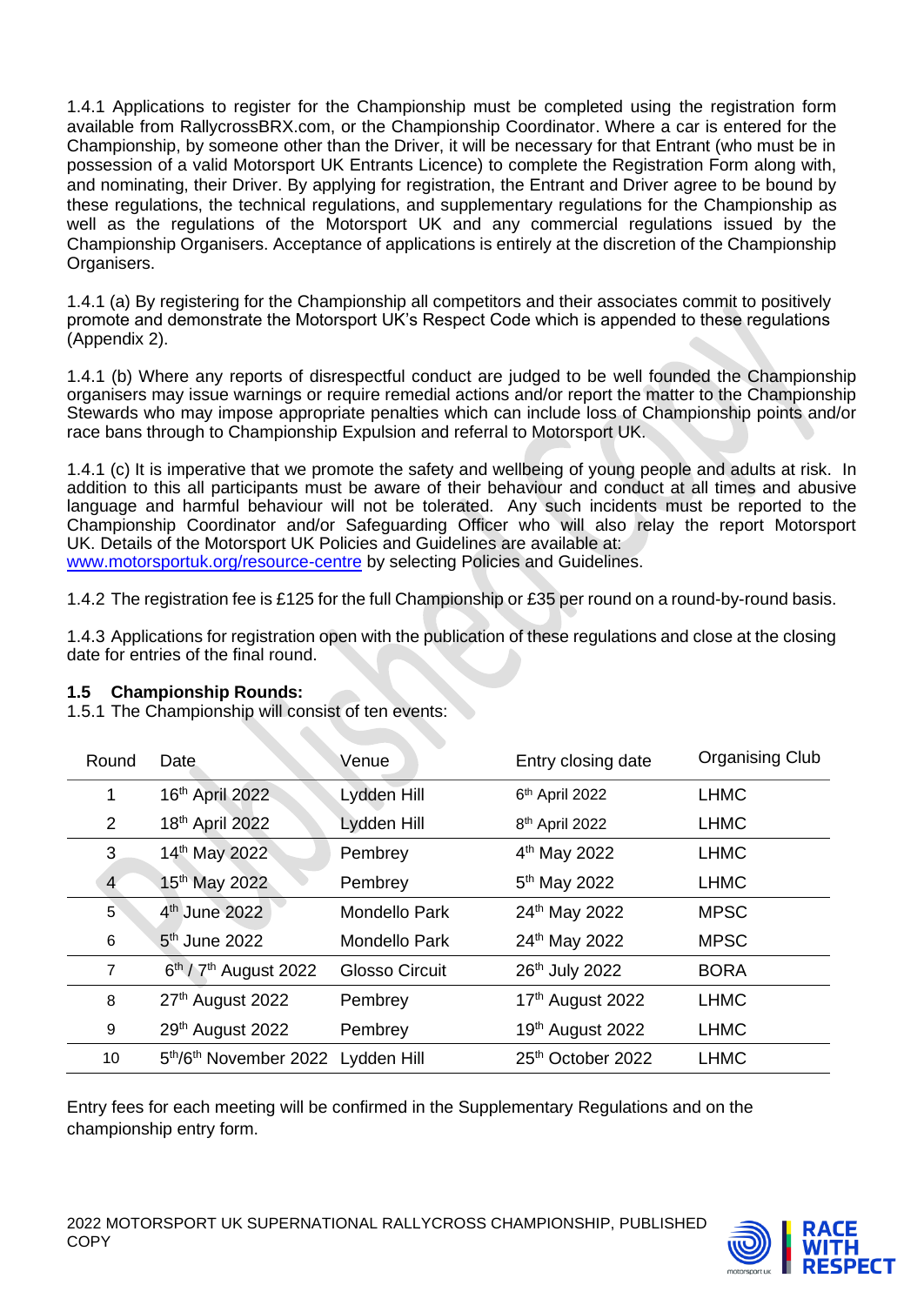The Organisers reserve the right, in accordance with Motorsport UK Yearbook D11.2, to cancel, postpone, change, or substitute events if necessary due to exceptional unforeseeable conditions, and are not liable for any damages so incurred as a result.

1.5.2 Entry secretary: Simone Cornish, [simone@lyddenhill.co.uk](mailto:simone@lyddenhill.co.uk) 01304 830557 LHMC, Lydden Hill Circuit, Wootton, Kent, CT4 6ET

1.5.3 Circuits used in the Championship are licenced by Motorsport UK, Motorsport Ireland or RACB and approved for all classes of rallycross car up to and including Supercar

## **1.6 Scoring:**

1.6.1 In order to score points, collect trophies and awards, all cars and Drivers competing in the Championship will be required to display and wear Championship Sponsors' branding in the nominated position on clothing and vehicle as per the Championship's branding document. Non-compliance will result in loss of points, trophies, and awards for the relevant element of that event until compliance. The position of branding to be carried on cars and clothing will be specified the Championship Branding Guide (7, Commercial).

1.6.2 The Championship Organisers reserve the right to enter a guest car(s) into any Championship event. Such entries will not be registered for the Championship and will not score points but can qualify for event awards. Guest competitors must comply with the licence eligibility criteria as prescribed in article 1.3 but do not need to register for the Championship. Full Championship points will be awarded to the registered drivers, for clarification, if a guest driver places third, a registered driver in fourth place will receive the Championship points that he/she would have received for placing third

1.6.3 The allocation of Championship points will be determined as follows:

Championship points will be awarded from first to eighth positions and will be based on the classification of the final.

Additional Championship points will be awarded for intermediate classification and semi-final positions.

In any event where the semi-finals, and/or the final is not run, competitors will score full championship points based on positions at the Intermediate Classification or the qualifying order for the final and the Intermediate Classification as appropriate.

Championship points will be awarded for the Intermediate Classification as shown below.

| 1st | 8 points | 9th              | 0 points |
|-----|----------|------------------|----------|
| 2nd | 7 points | 10th             | 0 points |
| 3rd | 6 points | 11th             | 0 points |
| 4th | 5 points | 12 <sub>th</sub> | 0 points |
| 5th | 4points  | 13th             | 0 points |
| 6th | 3 point  | 14th             | 0 points |
| 7th | 2 points | 15th             | 0 points |
| 8th | points   | 16th             | 0 points |

Championship points will be awarded for semi-finals as shown below.

| 1st        | 6 points |
|------------|----------|
| 2nd        | 5 points |
| 3rd        | 4 points |
| 4th        | 3 points |
| 5th        | 2 points |
| <b>Ath</b> | 1 point  |

Following completion of the Final and/or publication of the event classification where no final is run, Championship points will be awarded for finals as shown below.

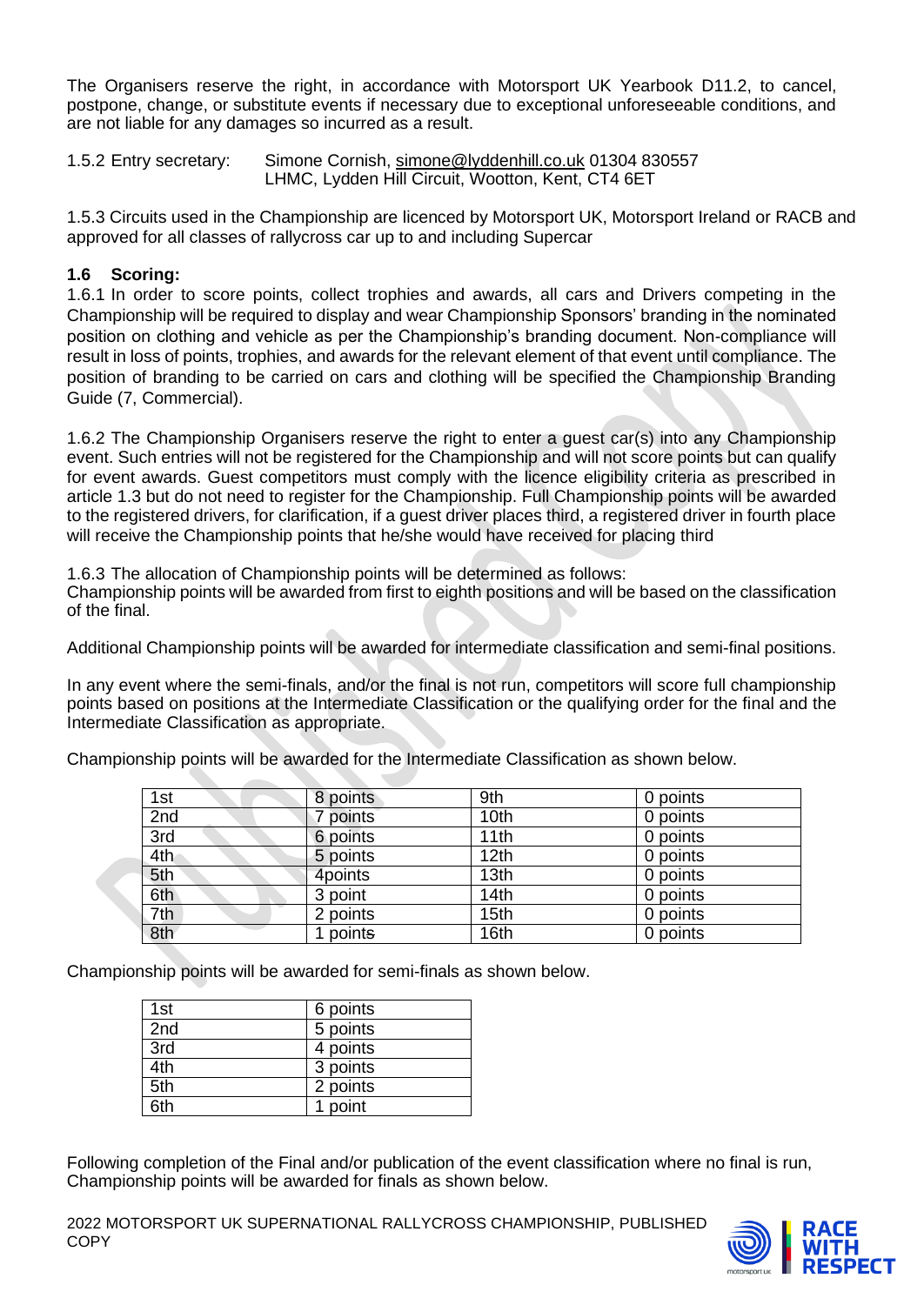| 1st             | 12 points |
|-----------------|-----------|
| 2nd             | 10 points |
| 3rd             | 9 points  |
| 4th             | 8 points  |
| 5th             | 7 points  |
| 6th             | 6 points  |
| 7th             | 5 points  |
| 8 <sub>th</sub> | 4 points  |

In the Championship a competitor will count results from all of the Championship events run less one, however only a round that has been started can be dropped.

Where events run combined with other championships, those not registered in the Championships for the purpose of point scoring will be ignored.

All Championship events will score maximum points regardless of distance.

1.6.4 If a dead heat is declared in any race, semi-final or final, all the Drivers concerned will score full points for that place.

In the event of a tie between two or more Competitors in the Championship, the greater number of first place finishes in finals or full event declared results achieved by the Competitors involved in the tie will be used to determine the overall final standing.

Should a tie still exist, it will be resolved by taking into account the greater number of second places achieved; then third places etc.

Should a tie still exist, it will be resolved by taking into account the number of competitors (i.e., points scorers) beaten during the season by each Competitor.

#### 1.6.5 Deleted

#### 1.6.6 Event Penalties

Where a competitor is disqualified from a qualifying race, semi-final or final, or from the event, that event must be one of those counted towards the end of year score among those contributing to his/her championship score.

#### **1.7 Awards:**

1.7.1 All trophies will be presented to the drivers as soon after the last race as is practical. To receive event trophies, the driver must attend the prize-giving in race-wear with branding correctly displayed. Cooper Tires caps will be given to competitors and must be worn for the duration of prize giving. Prize giving will be conducted in accordance with local coronavirus regulations which will be provided in the Final Instructions.

1.7.2 Trophies will be presented at each event to drivers as follows: 1st, 2nd, and 3rd: A trophy.

1.7.3 End of season awards are Trophies and will be presented as follows: First place, a trophy Second place, a trophy Third place, a trophy

1.7.4 Bonuses:

The Championship Organisers will endeavour to obtain sponsored awards or bonuses during the series and reserves the right to introduce same at any time without any obligation to distribute such awards retrospectively.

In the event of any Provisional Results or Championship Points Tables being revised after any provisional awards presentations and such revisions affecting the distribution of any awards, the Competitors concerned must return such awards to the organising club for the event concerned in good condition within seven days.

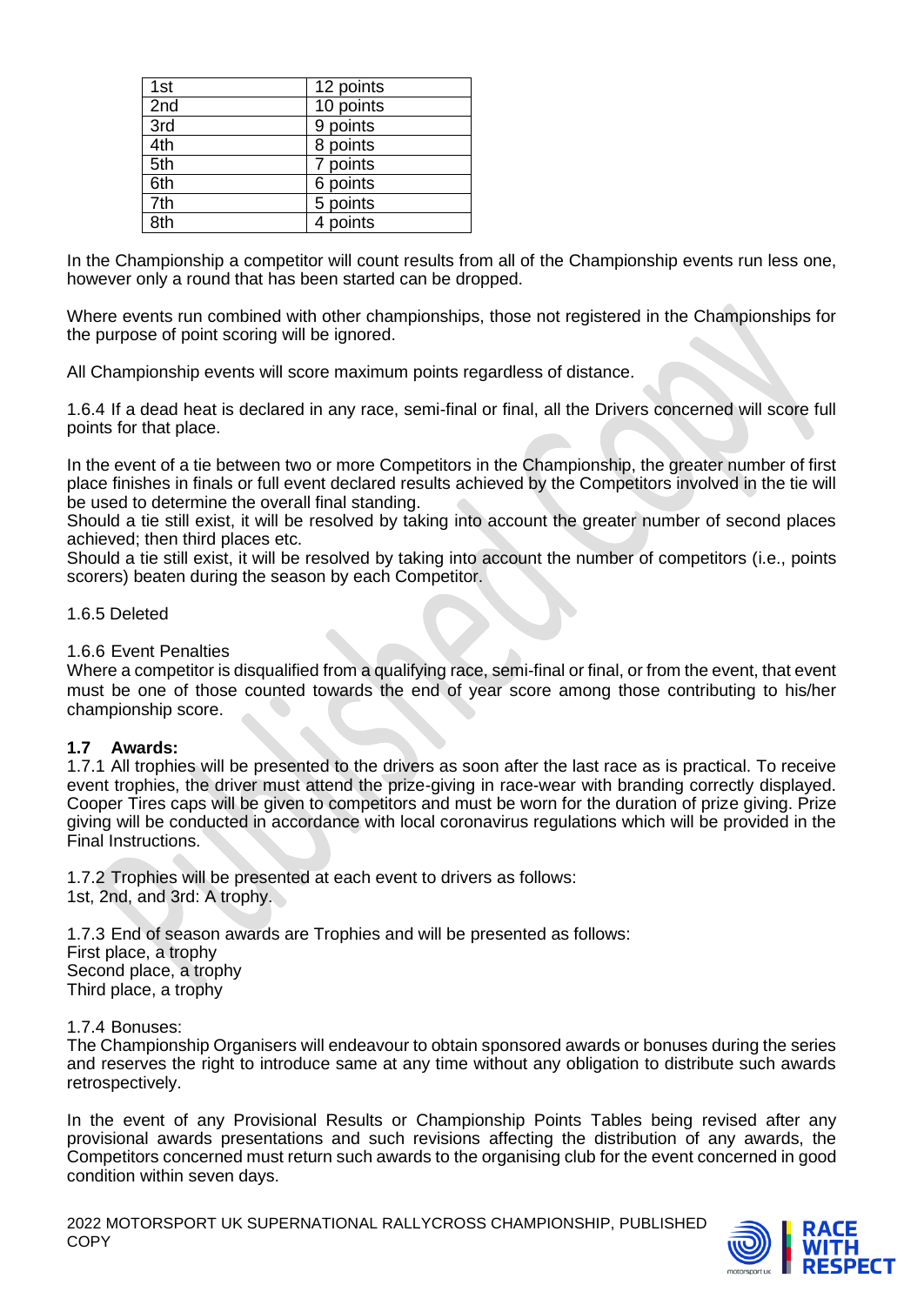## 1.7.5 Entertainment Tax liability

In accordance with current government legislation, the organiser is legally obliged to withhold tax at the basic rate on all payments to non-UK resident sportsmen/women and account to HMRC using form FEU1, the quarterly return of payments made to non-resident entertainers and sportsmen/women.

That is, those persons who do not have a normal permanent residence in the UK. The UK does not include the Isle of Man, Channel Islands or Eire. This means that, as the organiser, LHMC is required to deduct tax at the current rate applicable from any such payments they may make to non-UK residents.

Under certain circumstances, it may be possible for competitors to enter into an agreement with HMRC to limit the tax withheld. Any application for such an arrangement must be made in writing and not later than 30 days before the payment is due.

For further information contact:

Charities, Savings and International 1 HM Revenue and Customs BX9 1AU United Kingdom Tel: 03000 547 395

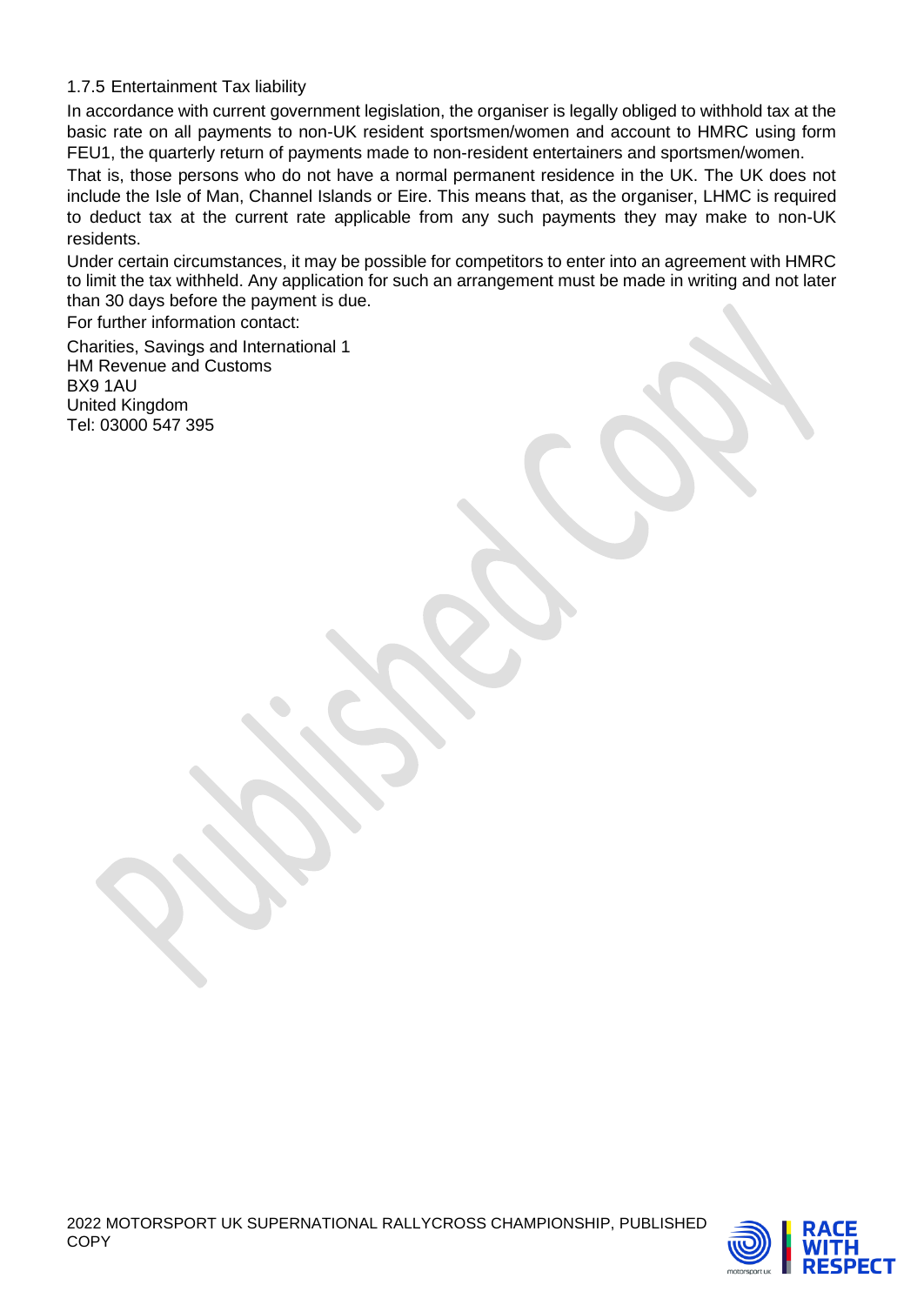# 2. **SPORTING REGULATIONS - JUDICIAL PROCEDURES**

**Rounds:** In accordance with Section C of the current Motorsport UK Yearbook these regulations and any Supplementary regulations for the event.

2.2 **Championship:** In accordance with Section C of the current Motorsport UK Yearbook and these regulations.

2.3 Any Regulation clarifications necessary during the year will be notified in writing to all registered Competitors in an Official Bulletin (Motorsport UK Yearbook D11.2).

2.4 C2.1.7. does not apply with the exception of penalties imposed in respect of General Conduct (C2.1.5 (iii)) where licence penalty points will still apply

## **2.5. TECHNICAL DISPUTES**

2.5.1. The Organisers and the Championship Eligibility Scrutineer reserve the right to check, seal and/or remove any suspect part for more detailed examination.

2.5.2 The Organisers and the Championship Eligibility Scrutineer also reserve the right to impound individual parts or the whole car without prior notification.

All costs will be borne by the Competitor.

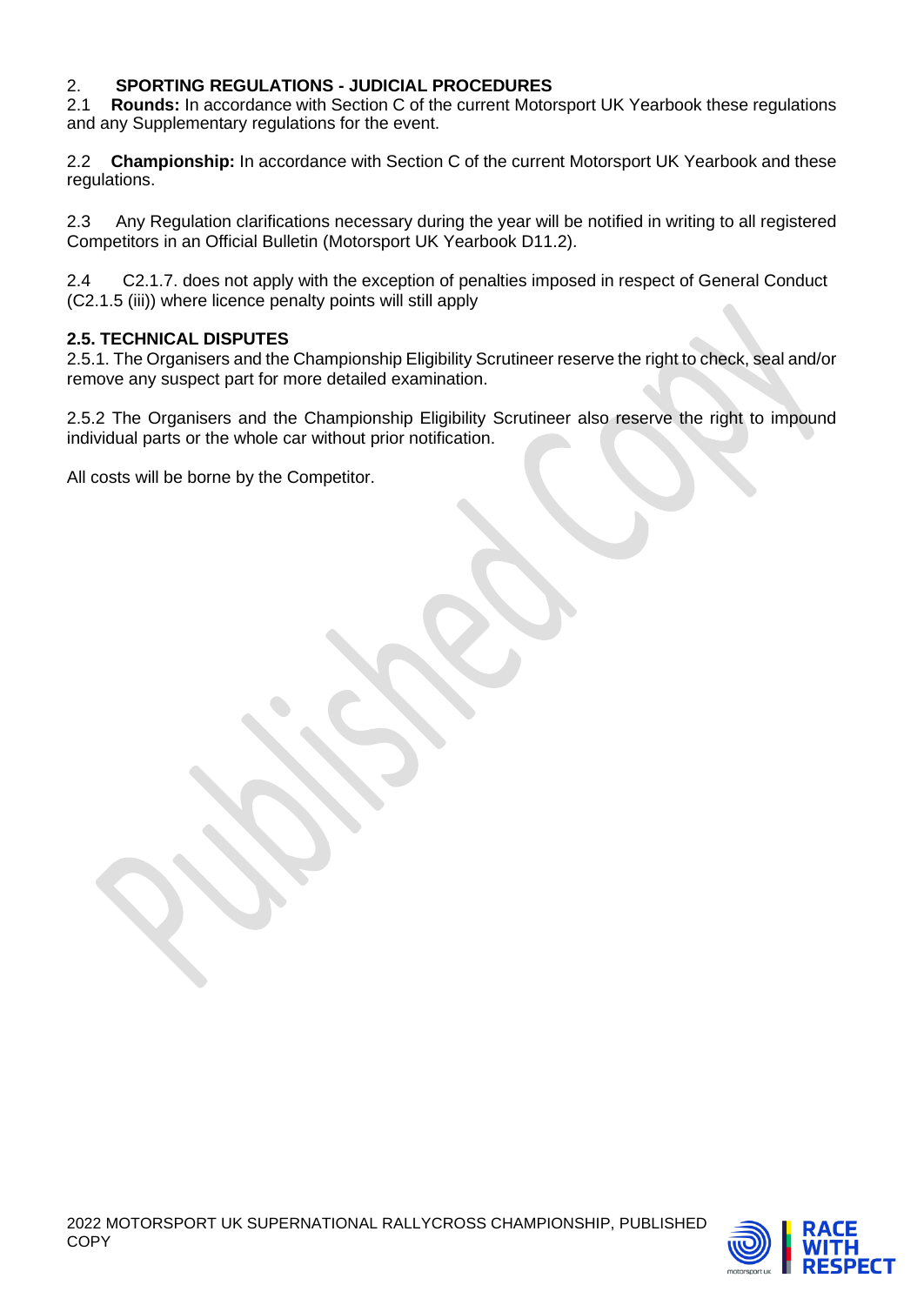## **3. CHAMPIONSHIP MEETINGS & PROCEDURES**

#### 3.1 **Entries:**

3.1.1 Competitors are responsible for submitting correct and complete entries with the correct entry fee prior to the closing date for entries before each Event.

3.1.2 Incorrect or incomplete entries (Including driver to be nominated entries) are to be held in abeyance until they are complete and correct and the date of receipt for acceptance of entry purposes shall be the date on which the Entry Secretary receives the missing or corrected information or fee.

3.1.3 Any withdrawal of Entry or Driver/Car changes made after acceptance of any entry must be notified to the Entry Secretary in writing. Motorsport UK Yearbook D25.1.12 applies.

3.1.4 The Entry Fee for each event shall be specified in the Supplementary Regulations and on the entry form.

3.1.5 Reserves will be listed in the Final List of Entries published with Final Instructions or in a Bulletin.

## 3.2 **Briefings:**

Organisers should notify Competitors of the times and locations for all briefings in the Final Instructions for the meetings. Competitors must attend all briefings. However, briefings will be conducted in compliance with local coronavirus regulations which may include electronic briefings in advance of the event.

## 3.3 **Practice:**

3.3.1.Should any Practice session be disrupted the Race Director/Clerk of the Course shall not be obliged to resume or re-run the session, the decision of the Clerk of the Course shall be final.

3.3.2.Each driver shall complete a minimum of 3 laps in the car to be raced and in the correct session.

#### 3.4. **Races:**

3.4.1 Each event will consist of practice, up to three rounds of Qualifying races, semi-finals and final. With the exception of Lydden Hill (November) where there will be two practice, four qualifying races, semi-finals, and finals.

3.4.2 A joker lap will be used where the circuit track licence allows. This will be advised in final instructions or official bulletin. In each qualifying heat, one of the laps must be the Joker Lap. In the Qualifying races any driver who does not take the joker lap will receive a penalty of 30 seconds. In a semi-final or final any driver who does not take the joker lap will be classified last in that race. Two judges of fact will be appointed to note the numbers of the cars passing through (one judge of fact where there is a timing loop in the Joker Lap). At the exit of the joker lap, the cars on the main track have priority. (see Motorsport UK Yearbook N5.1.4).

3.4.3 All categories will start Qualifying Races in 3-2-3 format up to the maximum allowed by the track licence. In all cases the decision of the Clerk of the Course is final, grid format may be amended at the discretion of the Clerk of the Course. Grids for semi-finals and finals will have a maximum of eight starters in 3-2-3 format.

3.4.4 The grids for the first Qualifying races will be determined by random draw. The grids for the second Qualifying races will be based on the result of the first Qualifying, the grids for the third Qualifying races will be based on the result of the second Qualifying and the grid for the fourth Qualifying races will be based on the result of the third Qualifying. (i.e., the fastest driver in Qualifying one will be on pole for the last race for the second Qualifying. The second fastest will be in second grid slot in the last race, etc). Where there are two or more races per Qualifier, the number of starters will be split as equally as possible over the races run.

3.4.5 Qualifying races will be run over 4 laps, semi-finals and finals will be run over six laps. Race length may be changed at the discretion of the Clerk of the Course.

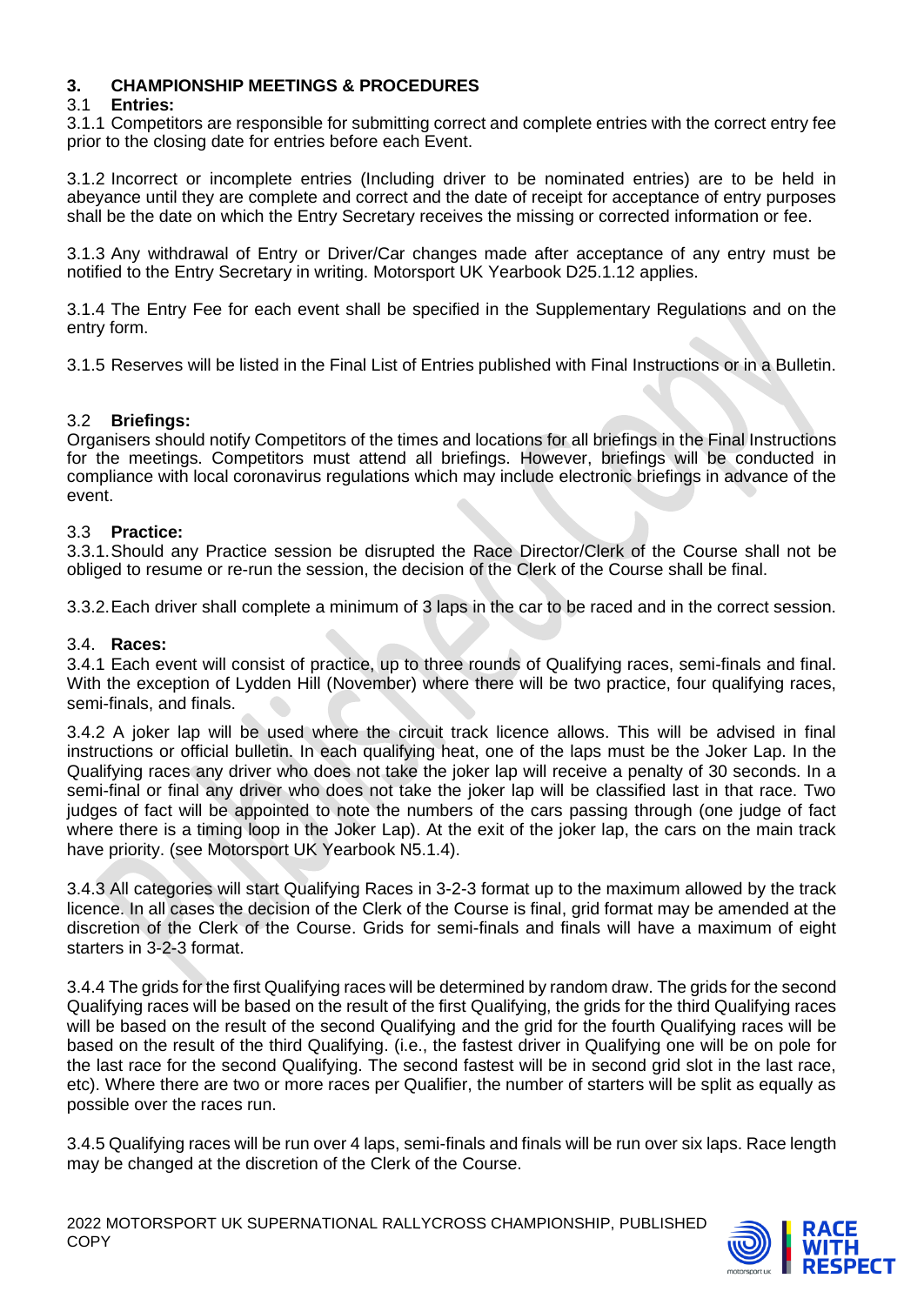3.4.6 If there are fewer than 10 entries in a Championship or class, the clerk of the course may run combined races in qualifying and finals for those cars.

Championships and classes may be amalgamated for the duration of the events at the discretion of the Clerk of the Course. Any such amalgamation will be detailed in final instructions or other bulletins.

3.4.7 Should any race be disrupted the Clerk of the Course shall not be obliged to resume or re-run the race.

#### **3.5 Qualifying points**

3.5.1 All the Qualifying Heats will be timed, and the fastest Driver in each Qualifying will be awarded 50 points, the second fastest 45 points, the third fastest 42 points, the fourth fastest 40 points, the fifth fastest 39 points, the sixth fastest 38 points, the seventh fastest 37 points, and so on.

3.5.2 Those Drivers who did not complete a Qualifying (DNF) will be credited with a total of points equal to the number of points that the slowest Driver would be given, less one point, supposing that all the starters in the Competition were classified. Those Drivers who did not start the Qualifying (DNS) and those Drivers who were disqualified (DSQ) from the Qualifying will not be credited with any points. In the event that two or more Drivers achieve equal times, they will be separated according to their best lap time during the Qualifying concerned.

If a race is restarted, a Driver who started in the first or subsequent starts but was not able to start in the race that was completed, will be shown as DNF instead of DNS and will be credited with the appropriate number of points.

3.5.3 After the Qualifying Heats, there will be an intermediate classification according to each Driver's total points scored in the four Qualifying Heats. In the event of tied positions in the intermediate classification, precedence will be given to the Driver who the greater number of first places, then second places, then third places, etc., achieved in all the Qualifying Heats. In the event of further tie, precedence will be given to the Driver who was the fastest in the last Qualifying heat. To appear in this intermediate classification, a Driver must have crossed the finish line having completed the same number of laps as the winner and been duly classified in at least one qualifying heats.

3.5.4 Semi-finals will only be run if there are a minimum of 10 qualifiers able to participate. A driver who has qualified for the semi-finals or final but is unable to take the start and does not inform the organisers of this may be penalised with the loss of Championship points.

3.5.5 To be classified as a finisher and qualify for the semi-finals or final a competitor must have completed at least one Qualifying race.

3.5.6 The results of all qualifying races will count in the Intermediate Classification.

3.5.7 Where competitors have equal points in the Intermediate Classification, precedence will be given to the driver(s) who were fastest in the third Qualifying races. Should that fail to resolve the tie, the fastest time in the second Qualifying races will be considered, and then the fastest time in the first Qualifying races.

#### 3.6 **Finals**

3.6.1 The 16 top scoring drivers in the intermediate classification will qualify for the semi-finals. The winner, second, third and fourth place driver in each semi-final will qualify for the final. The semi-finals will only be run if there are at least 10 cars able to participate a minimum of five cars per semi-final; if the semi-finals are not run, the nine top-scoring drivers in the intermediate classification will progress directly to the final.

3.6.2 Semi-finals and finals will be run over six laps. From the Intermediate classification, drivers placed in positions 1,3,5,7,9,11,13 & 15 will start in semi-final one. Drivers placed in positions 2,4,6,8,10,12,14 & 16 will start in semi-final two.

3.6.3 Of the two semi-final winners, the one placed higher in the Intermediate Classification will start the final from pole, with the other starting second. The remaining grid places will be taken by the two

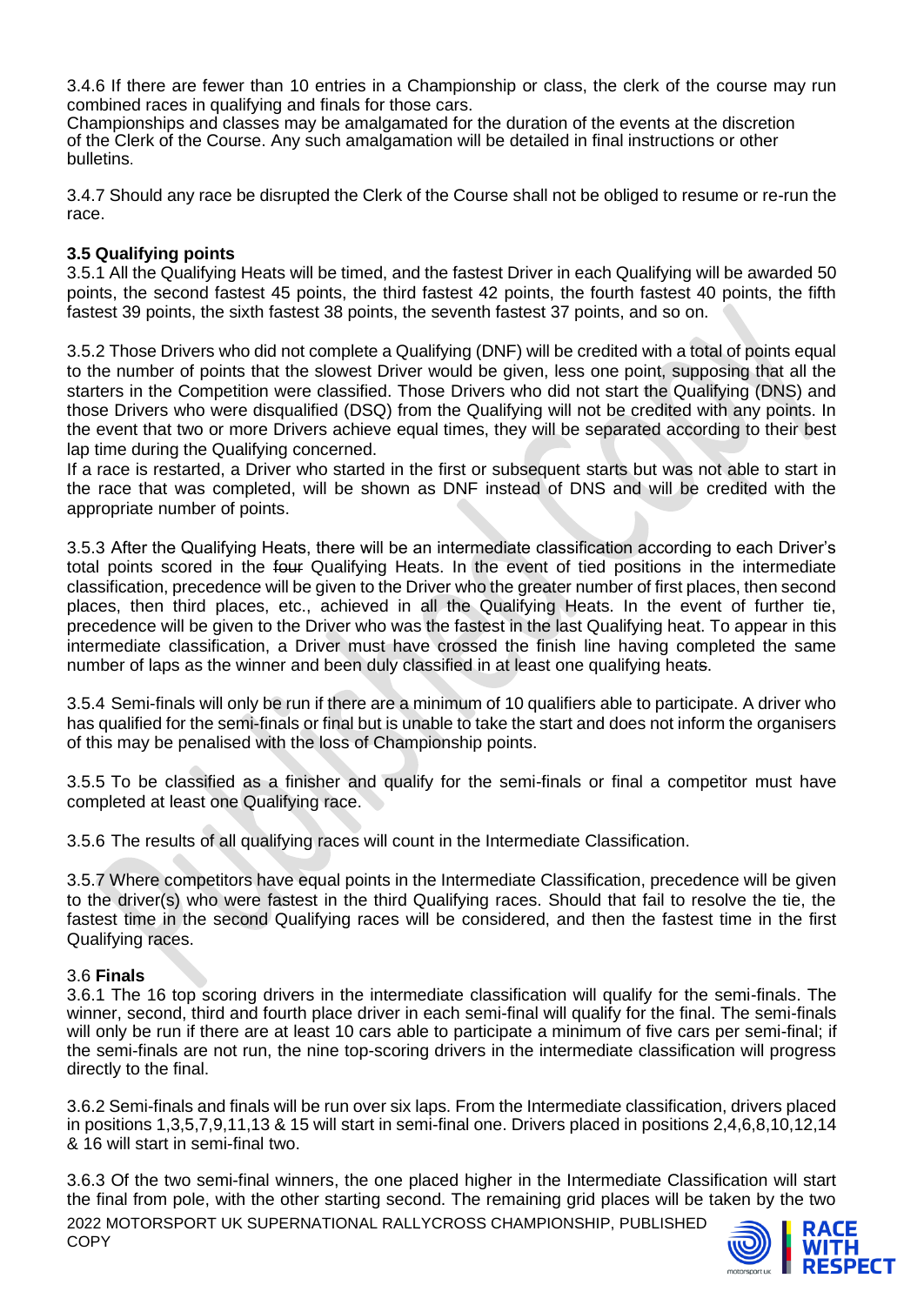second placed finishers, the two third placed finishers and the two fourth place finishers (in each case the position in the Intermediate Classification which will determine which of each pair starts ahead of the other).

3.6.4 Reserves – Should any of the semi-final or final qualifiers be unable to take their place on the grid, the other starters in the race will move up and the last place on the grid will be taken by the next qualifier able to start. In the semi-finals, that means those from seventeenth down in the Intermediate Classification. In the final that means the highest placed in the intermediate classification of the two fifth-place finishers from the semi-finals, then the other of the fifth-place finishers. If neither of the fifthplace finishers are able to start, the same method between the two sixth-place finishers, etc.

3.6.5 Final Classification – First to eighth positions will be the classification of the Final if semi-finals have been run. In the event of no semi-finals, first to ninth positions will be the classification of the Final. Ninth to 16th positions will be the semi-finalists who did not start in the final ranked by their classification in their semi-final. Drivers finishing in the same position in the two semi-finals will be classified according to their position in the Intermediate Classification (i.e., of the two fifth placed semi-finalists, the one placed higher in the Intermediate Classification will take precedence, etc.). 17th position onwards will be as per the Intermediate Classification.

3.6.6 To compete in the semi-finals or final, all competitors and their cars must be at the pre-grid area before the previous race has started. Should a competitor not be present and ready to race when the race is ready to be released from pre-grid, then the next placed qualifier may be allowed to start.

3.6.7 Those Drivers who did not complete a semi-final or final (DNF) will be credited with a total of championship points equal to the number of points that the slowest Driver would be given. Those Drivers who did not start the semi-final or final (DNS) will be credited with a total of points equal to the number of points that the slowest Driver would be given, and those Drivers who were disqualified (DSQ) from the semi- final or final will not be credited with any championship points for the relevant part of that event.

#### 3.7 **Starts:**

3.7.1 Competitors will miss their qualifying race/final if they are not ready in the pre-grid when cars are released and will not be placed in a later race.

3.7.2 The pre-grid marshals shall have the right to ask excessive support crew to leave the pre- grid.

3.7.3 Only event officials and drivers will be permitted in the start area, unless otherwise instructed by the Clerk of Course.

3.7.4 Competitors must take their starting position safely as directed by the start line official without delay. Any competitor who causes a delay may be refused a start.

3.7.5 Competitors must be within 120mm of the grid line at the start of the race.

3.7.6 Any drivers unable to start a race or final must inform the Organisers at the Paddock Office in good time before that race.

3.7.7 All cars will be released from the pre-grid to form up on the grid prior to the start in formation as specified on the grid sheet.

3.7.8 The start will be via a Standing start. Competitors will be shown a "Ready to Race" sign to indicate that the start is imminent. The signal for the race start will be the green lights coming on. In the event of a false start there will be flashing red light and the start procedure will be undertaken again

3.7.9 In the event of any starting lights failure the Starter will revert to use of the National Flag once all competitors have been advised of the fact

3.7.10 The Organisers reserve the right to amend this start procedure via a bulletin issued to all competitors. This may involve changing the method of starting and/or the countdown procedure leading up to the start signal being given.

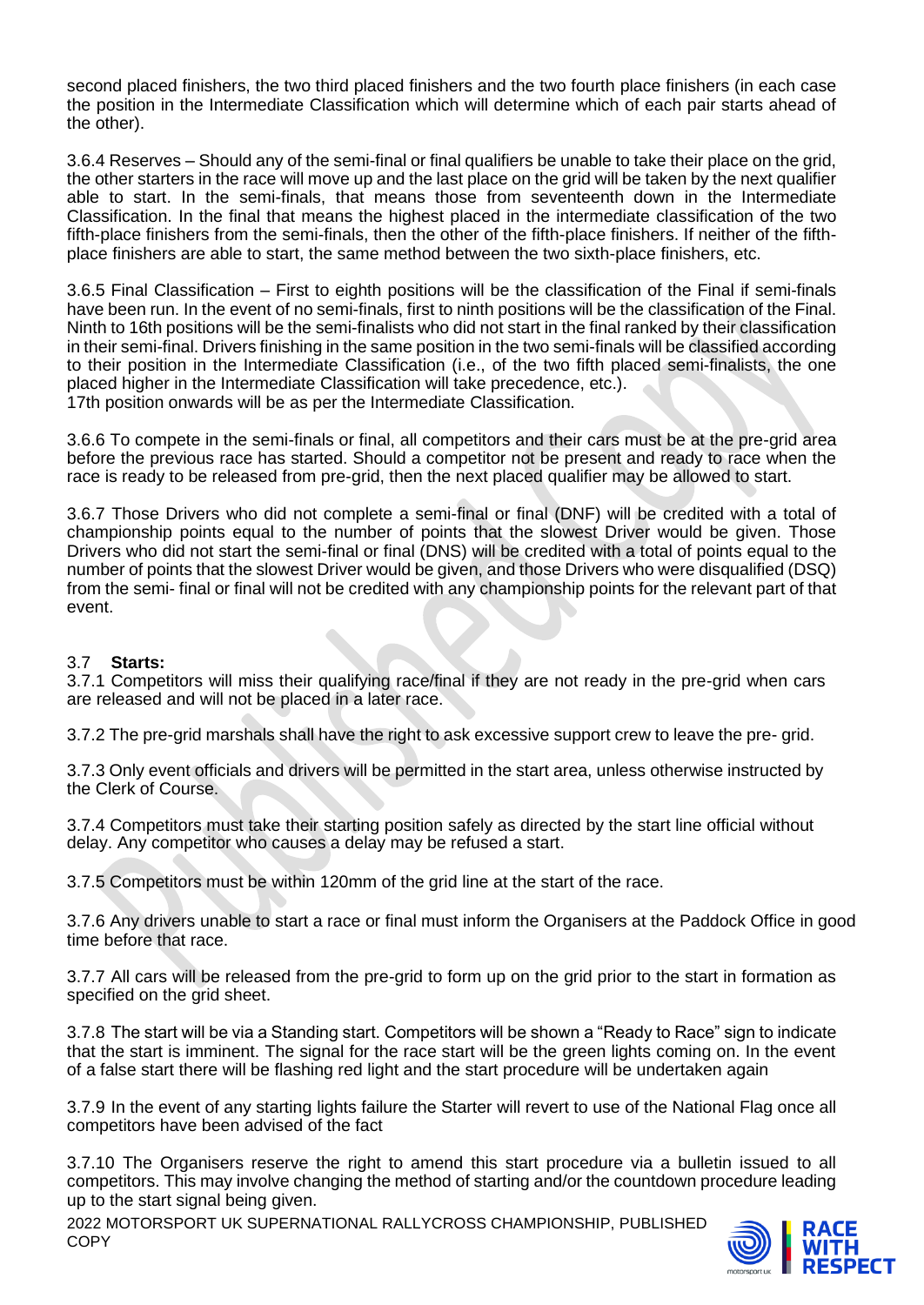3.7.11 Electronic beams, or similar devices, will be used in conjunction with starting lights to detect false starts. These will be monitored by a judge of fact. When a false start occurs in a qualifying race, a semifinal or final, all competitors will return to their original starting position and the starting procedure will begin again. The competitor(s) who caused the false start must pass through the joker lap section twice in the race concerned (at a circuit with no joker lap, a competitor who causes a false start will be placed on an additional row at the back of the grid for the re-start). If any competitor commits a second false start they will be removed from the grid and not permitted to start and will be classified as disqualified from the race concerned.

3.7.12 The Clerk of Course may order a complete restart if he considers there to have been a faulty start.

3.7.13 In the event of the electronic equipment failing, a judge of fact, who will be named, will adjudicate on all starts. This may include instances where the lights do not lock, but a jump-start is evident.

## 3.8 **Session Red Flag**

3.8.1 Should the need arise to stop any race or practice; red flags will be displayed at the Startline and at all Marshals Signalling Points around the Circuit.

This is the signal for all drivers to cease circulating at racing speeds, to slow to a safe and reasonable pace and to drive to the parc ferme or the starting grid area, as directed by officials. No work may be carried out on any car unless authorised by the Clerk of the Course or Scrutineer. Any car that returns to the paddock will be considered to have retired from the race.

3.8.2 Motorsport UK Yearbook regulations N5.3.2 to N5.3.2.8 inclusive shall apply.

## 3.9 **Race Finishes:**

After taking the Chequered Flag drivers are required to:

- progressively and safely slow down
- remain behind any competitors ahead of them,
- return to the paddock entrance as instructed,
- comply with any directions given by marshals or officials
- keep their helmets on and harnesses done up while on the circuit

• if so directed, place their car into the parc ferme where it must remain until released by the Championship Eligibility Scrutineer or his deputy

#### 3.10 **Results:**

All Practice Timesheets, Grids, Race Results are to be deemed Provisional until all vehicles are released by Scrutineers after Post Practice/Race Scrutineering and/or after completion of any Judicial or Technical Procedures. (Motorsport UK regulation D26.3)

#### 3.11 **Timing transponders:**

It is the Competitors responsibility to ensure that a working transponder of one of the types listed below is fitted to the vehicle.

- AMB260
- Mylaps car\bike (red)
- Mylaps X2 car\bike with active subscription

Cars fitted with other makes or types of transponder will not be included in any practice or race results. It is, therefore, the responsibility of each competitor to:

- Fit an appropriate Transponder in the location approved for the type/class of car.
- Provide the unique 7-digit Identification Number of the Transponder being used on the Entry Form for each event
- Ensure the transponder is secure and in good working condition for every practice, heat and final
- Notify the Secretary of the Meeting of any change of transponder being used.
- Replace any transponder damaged, lost, or inoperative.

Any competitor starting a practice, heat or final with an inoperative transponder will not be timed until the defect has been rectified or a replacement transponder has been fitted.

Any competitor starting a practice, heat or final using a transponder registered to another competitor will not be timed until the Secretary of the Meeting has been informed of all changes relating to the use of that transponder.

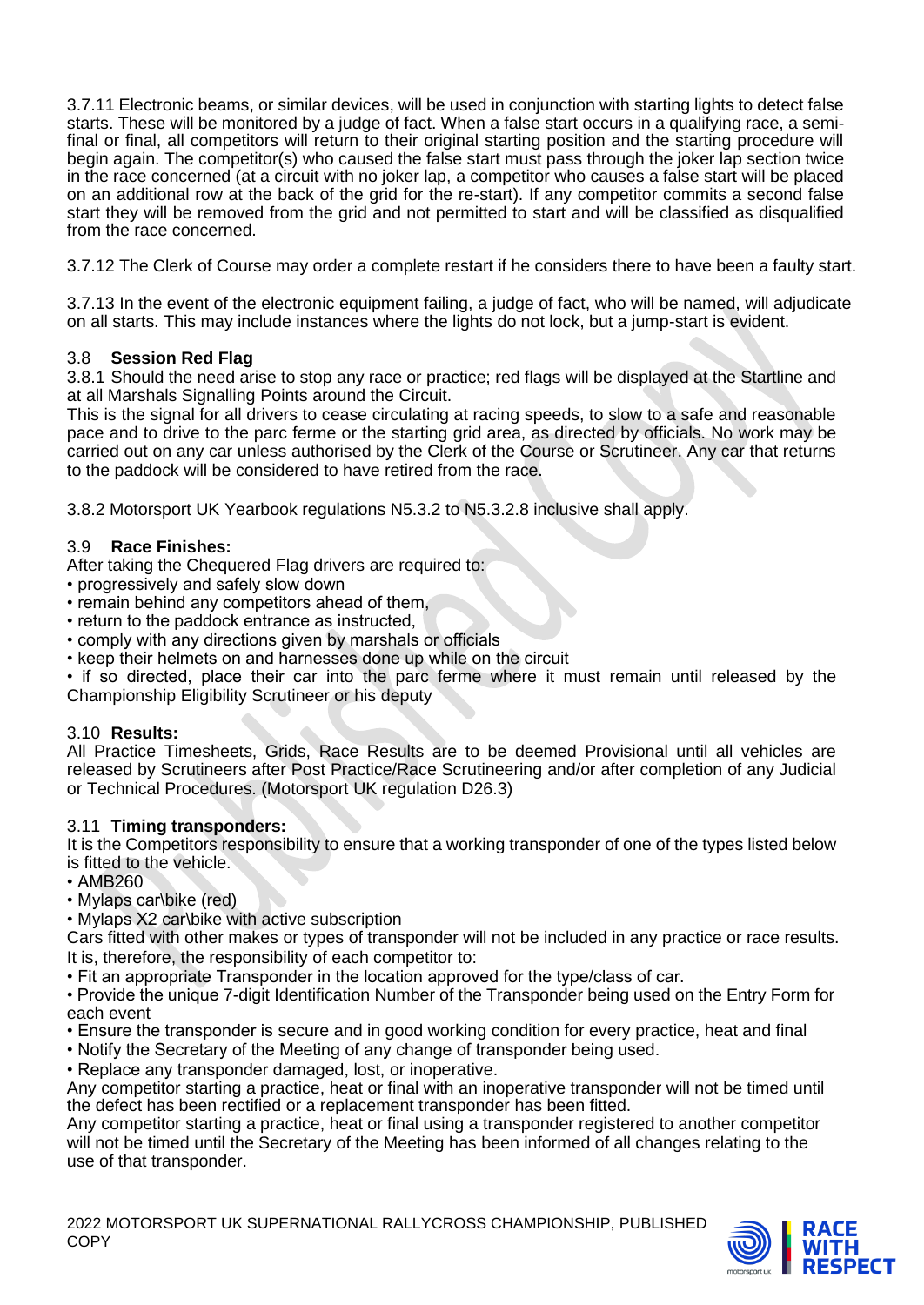3.11.1 No electronic equipment may be placed within five metres of any official timing line and any breach of this may result in the confiscation of the equipment concerned.

#### 3.12 **Paddock**

3.12.1 Competitors must ensure that the Motorsport UK, Circuit Management and Organising Club Safety Regulations are complied with at all times. In addition, any paddock plan issued by the Organisers must be complied with and the minimum amount of space should be used when setting up.

#### 3.12.2 Refuelling:

A refuelling area will be provided, and all competitors must purchase their fuel from and be refuelled in this area. Race and super unleaded fuel will be available at all rounds. The fuel supplier will operate the refuelling zone and will also carry out fuel checks. The penalty for non-compliance will be exclusion disqualification from the event.

3.12.3 The championship reserves the right to admit guest competitors running non-control fuel, prior approval must be sought from the championship coordinator. Any guest running non-control fuel is not eligible for championship points but can receive event awards.

#### 3.13 **Scrutineering**

Competitors may be issued with a scrutineering time. It is the competitors' responsibility to attend at this time. If competitors are unable to attend, permission for an alternative time must be sought from the Clerk of the Course.

Competitors will not be permitted to go through scrutineering until decal placement has been checked and the car has been weighed.

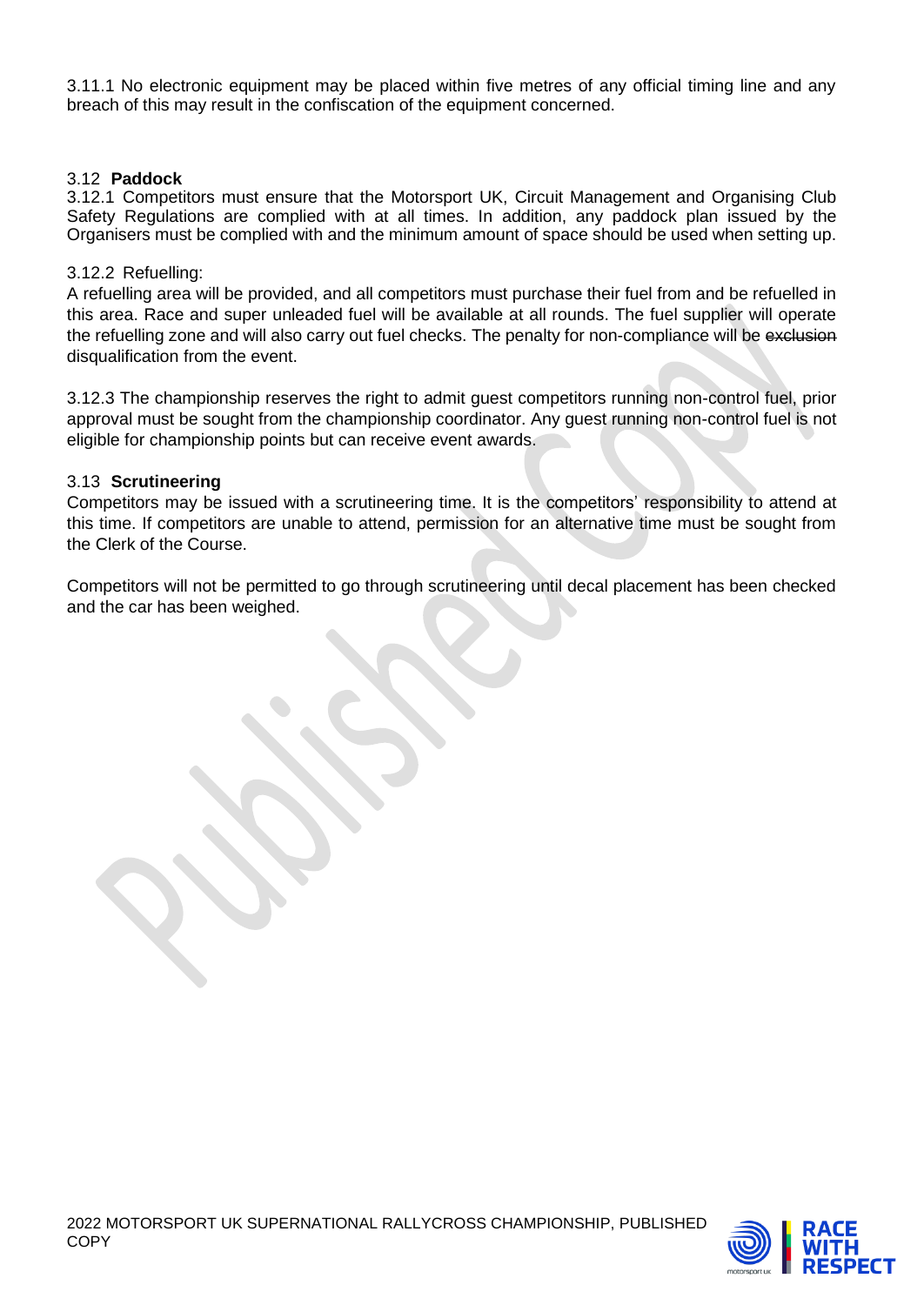## **4. PENALTIES:**

4.1 Technical infringements arising from post-practice Scrutineering or Judicial Action: Minimum Penalty; The provisions of Motorsport UK Regulations: C3.3.

4.2 Arising from post event Scrutineering or Judicial Action: Minimum Penalty; The provisions of Motorsport UK Regulations: C3.5.1. (a) and (b).

For infringements deemed to be of a more serious nature the Clerk of the Course and/or Stewards of the Meeting are to invoke the provisions of Regulation C3.5.1. (c).

4.3 Repeated Technical Infringements will be referred to the Championship Stewards for consideration of disqualification from the Championship of the Car, Driver or Entrant.

4.4 Infringements of non-technical Motorsport UK Regulations and the Sporting Regulations issued for the Championship in accordance with the Motorsport UK Yearbook section C; any such penalties may affect a competitor's eligibility for Championship points and awards.

4.5 If it appears from any evidence that there may have been actions by a competitor, or a member of his team considered to have bought the championship into disrepute the Championship Co-Ordinator will be entitled to request that the championship Stewards consider the inception of an inquiry into the matter. Penalties may include individual event bans, loss of event awards and or end of season awards, loss of championship points or disqualification from the championship. The Championship stewards' judgement will be subject only to the right of appeal to the Motorsport UK.

 $\overline{4}$  6

| .                                                                                                 |                                                                                                                                                                                    |                                                                                                                                                                                                           |
|---------------------------------------------------------------------------------------------------|------------------------------------------------------------------------------------------------------------------------------------------------------------------------------------|-----------------------------------------------------------------------------------------------------------------------------------------------------------------------------------------------------------|
| <b>Breach</b>                                                                                     | <b>Example/Explanation</b>                                                                                                                                                         | <b>Penalty</b>                                                                                                                                                                                            |
| <b>Track Limits</b>                                                                               | Any competitor who leaves the circuit such<br>that TWO wheels are off the course<br>whether or not an advantage is gained SR.<br>9.2.1                                             | $1st$ offence – No Penalty<br>2 <sup>nd</sup> offence - Offence will be issued on results as<br>official warning<br>$3rd$ offence - 5s penalty for that race<br>$4th$ offence - 10s penalty for that race |
| Not wearing or displaying<br><b>Championship sponsor</b><br>branding                              | Branding must be displayed in accordance<br>with branding guidelines<br>Example: not displaying the Cooper Tire<br>branding on your car or overalls.                               | Loss of points, trophies & awards for that<br>element of the event. I.e. that race                                                                                                                        |
| Incorrect transponder                                                                             | Includes transponder not working & not<br>having a transponder.                                                                                                                    | Disqualification from race                                                                                                                                                                                |
| Non-compliance with<br>championship fuel (This does<br>not apply to guest drivers - See<br>1.6.2) | Using a fuel other than the championship<br>fuel supplied by<br>Vital Equipment (Carless Superplus or<br>Carless Turbo Ultimate Dev)                                               | Disqualification from event                                                                                                                                                                               |
| <b>Technical infringements</b><br>arising after event<br>scrutineering or judicial<br>action      | Making any modifications to the car which<br>are against championship regulations.<br>Example: Running on non-Championship<br>Tyres or running the wrong restrictor.               | Disqualification from event. Forfeit Championship<br>points and awards                                                                                                                                    |
| Infringements of<br>nontechnical MSUK regs &<br>sporting regs                                     | Breaking any MSUK or Championship<br>sporting regulations. Example: Refuelling<br>outside of the designated area.                                                                  | May affect competitor's eligibility for<br>Championship points/awards. Decision of the<br>CofC / Race Director                                                                                            |
| Non-compliance with camera<br>regulations (5.4.1-5.4.4)                                           | Video footage not available to clerk of<br>course when requested. Example: driver<br>not carrying a forward-facing<br>camera or camera breaking meaning<br>footage is unavailable. | Disqualification from the race                                                                                                                                                                            |
| No ground sheet or fire<br>extinguisher in paddock                                                |                                                                                                                                                                                    | Refused permission to start until they comply                                                                                                                                                             |
| Not taking joker<br>in<br>lap<br><b>Qualifying heat</b>                                           |                                                                                                                                                                                    | 30s penalty                                                                                                                                                                                               |
| Not taking joker lap in Semi<br><b>Final or Final</b>                                             |                                                                                                                                                                                    | Classify as last                                                                                                                                                                                          |
| Gaining an unfair advantage                                                                       |                                                                                                                                                                                    | A time penalty of up to one minute or a place<br>penalty of up to 10 places                                                                                                                               |

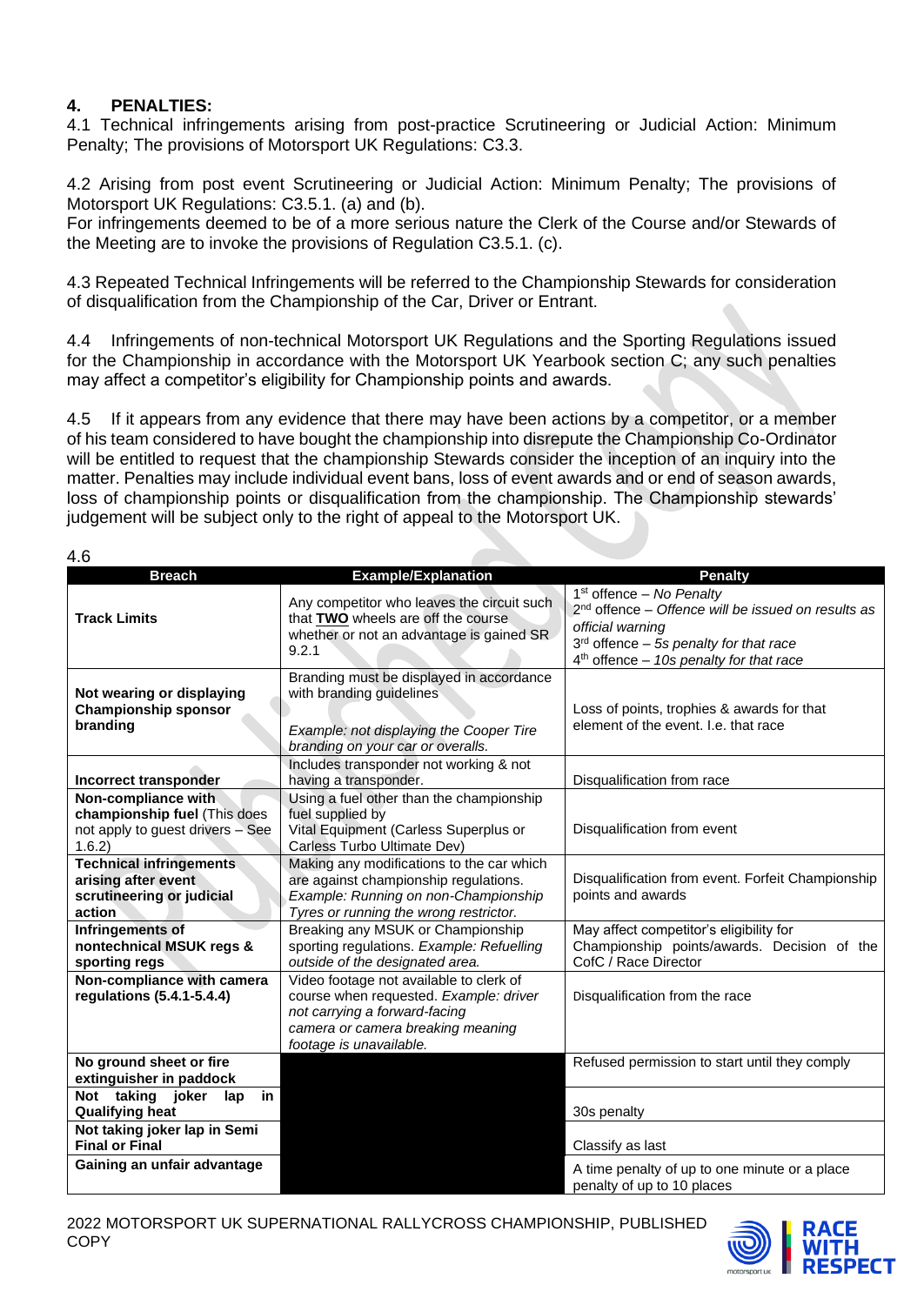4.6.1 Any competitor penalised in contravention of C2.1.5 (i)(Driving – breach of 1.1.5, Q.12.18, Q.12.21 (with the exception of Q12.21.2.), Q.12.23) will incur Championship penalty points and each and every penalty will accumulate as a Championship trigger offence and will result in a deduction of Championship points at the third penalty as follows:

Offence 1 - Warning Offence 2 - Warning Offence 3 - 5 Championship points Offence 4 - 10 Championship points Offence 5 - 15 Championship points, And so on.

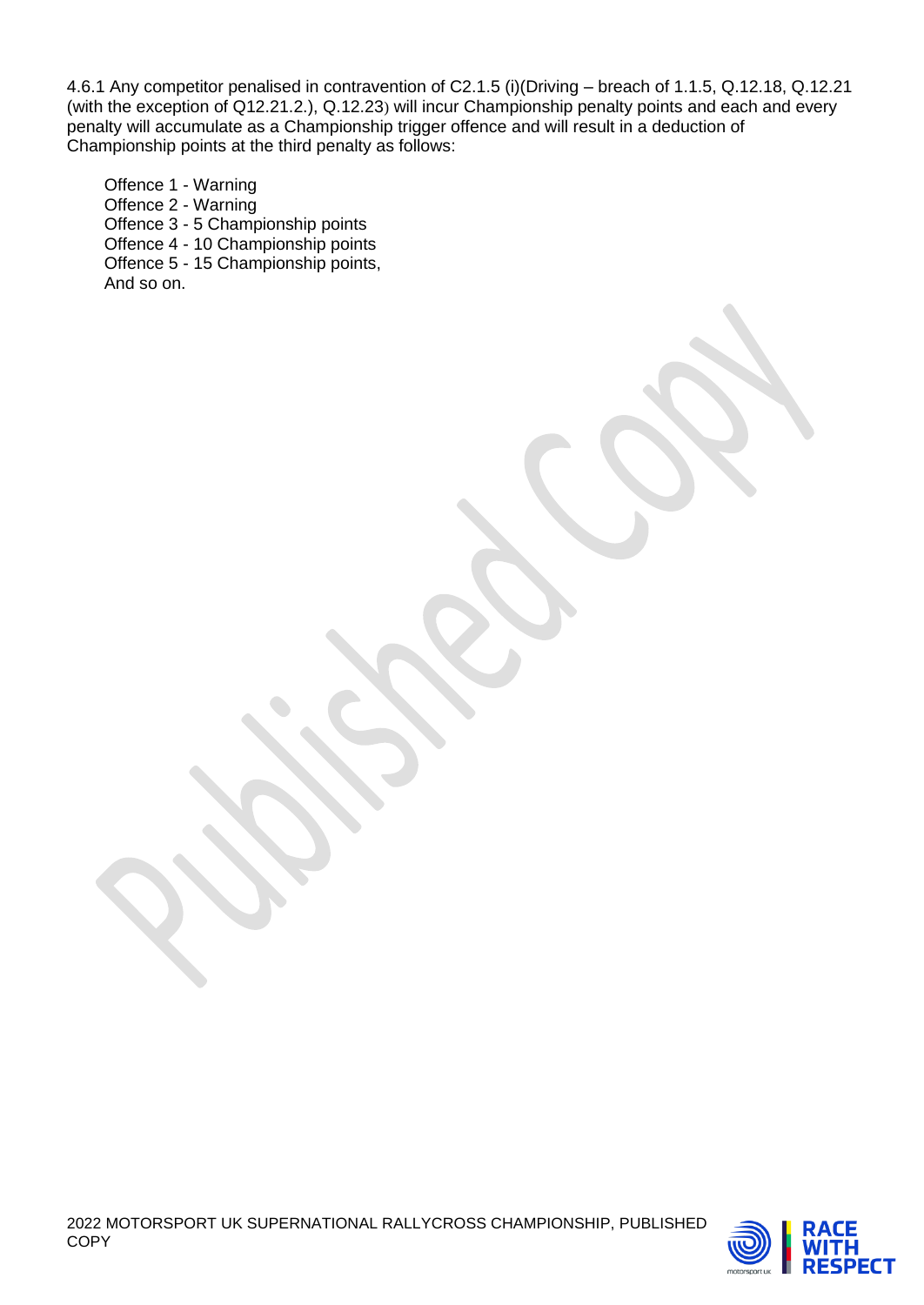# **5. TECHNICAL REGULATIONS - GENERAL**

## 5.1 **Eligible vehicles**

As defined in 6.

# **5.2 Fuel**

Vital Equipment has been appointed as the single fuel supplier. All fuel must be purchased onsite from the supplier which will operate a refueling zone in which all refueling must take place. Either Carless Superplus or Carless Turbo Ultimate Dev may be used.

5.2.1 Fuel sampling and testing; Motorsport UK Yearbook J5.13.7 and D34 apply.

5.2.2 Comparison testing may take place at any stage of any event in the Championship. Fuel must be equal to or better than 99.90% to be deemed compliant in comparison testing.

## 5.3 **Telemetry / Voice Communications**

5.3.1 Any form of wireless data transmission between the vehicle and any person and/or

equipment is prohibited while the car is on the track.

This definition does not include:

– Voice radio communications between the driver and his/her team

– Transponder from the official timekeeping, and

– Automatic timing recording.

None of the previously mentioned transmission data may in any way be connected with any other system of the car (except for an independent cable to the battery only).

On**‐**board data recorders are allowed.

The transmission of data by radio and/or telemetry is prohibited.

On**‐**board TV Cameras are not included in the above definitions.

Data transmission through a temporary physical connection is allowed in the paddock only.

5.3.2 The use of radio between the driver and his/her team is authorised.

## **5.4. Judicial Cameras**

**5.4.1.** All cars must carry a forward-facing camera, positioned to show the driver's feet, hands and the view through the front windscreen. A rear facing camera is also recommended. Cameras must record in HD quality and have a removable memory card. Systems with multiple cameras must be set to display images so that any 'inset' views do not obscure the view through the front windscreen or of the driver's hands and feet. Cameras must be mounted before scrutineering. Suction mounts are not permitted.

**5.4.2.** It is the driver's responsibility to ensure that that camera is recording during practice, qualifying and finals.

**5.4.3.** It is the driver's responsibility to ensure that the battery life and memory card space is adequate to record the entire race and until the car is parked in the paddock or parc ferme. The memory card must contain only the current event.

**5.4.4.** Video must be made available to the clerk of the course on request. The driver must present any video requested by the Clerk of the Course on his own laptop/tablet, queued and ready to play.

The penalty for non-compliance with any of the above will be disqualification from the race.

**5.4.5.** The Clerk of the Course may request memory cards be left with him. Drivers must record the serial numbers of their memory card(s) to avoid any confusion when the card(s) are returned. It is the driver's responsibility to ensure they have a spare memory card available.

**5.4.6**. Judicial camera video can be used only by the officials and the Championship organiser. With the exception of cameras installed by the Championship TV contractor no other on car/in car video, still or motion picture cameras will be permitted without the written authority of the Championship Coordinator. For the avoidance of doubt, Competitors may not allow footage from the judicial camera to be published in any way without the written authority of the Championship Coordinator.

# **5.5. Numbers & Championship Identification**

**5**.**5.1** Competition numbers will be supplied by the Championship organiser. Only the numbers supplied can be used. Numbers must be positioned as detailed in the Championship Branding Guide. Where the car has no rear side window, positioning of the numbers will be by agreement with the Championship

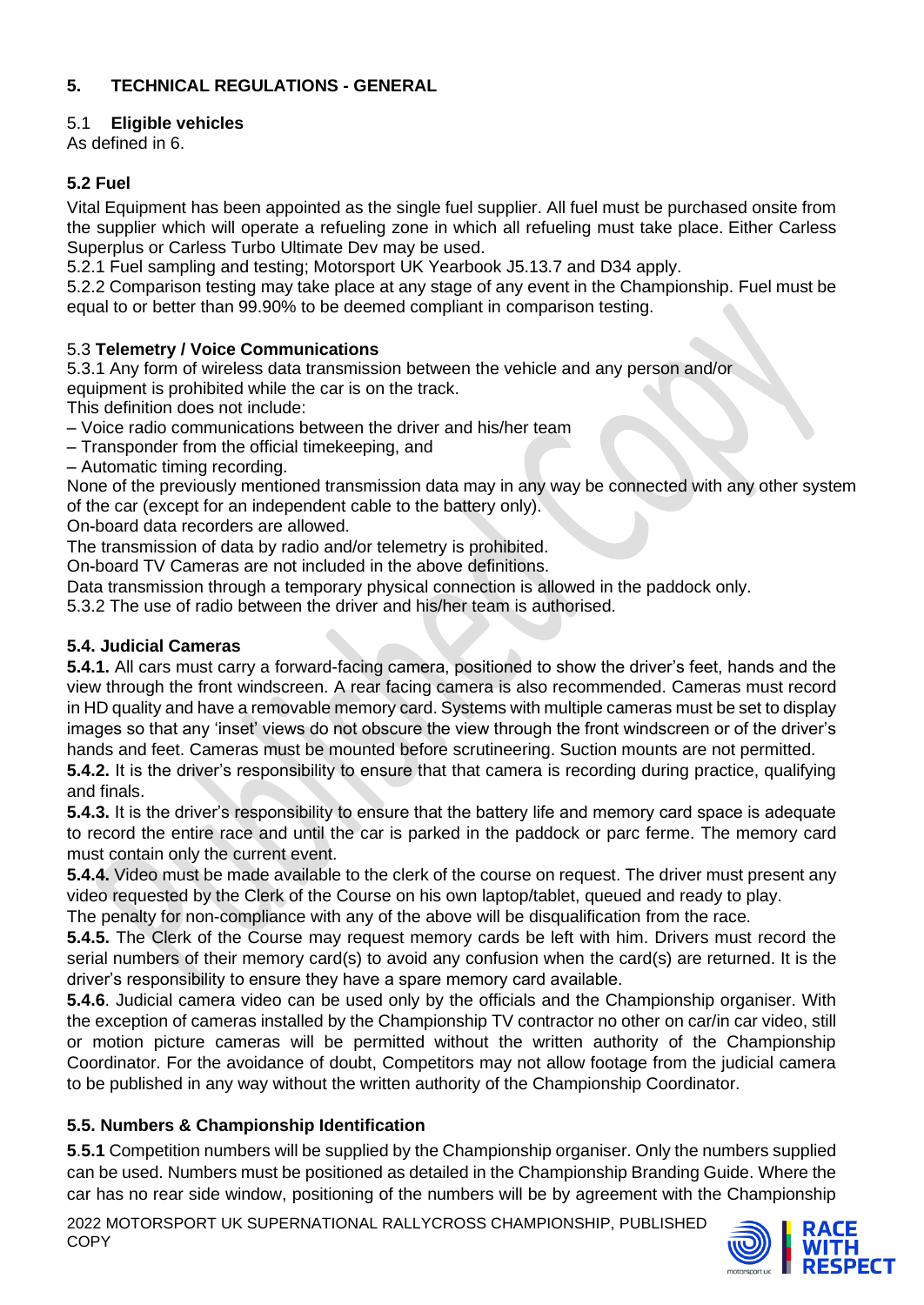Organisers.

**5.5.2** The driver's surname must be displayed on the rear side window. The driver is responsible for providing this decal which must be as specified in the Championship Branding Guide. Where the car has no rear side window, positioning of the driver's name will be by agreement with the Championship Organisers.

## **5.6 Safety Requirements**

**5.6.1.** Each competitor is required to carry at least one fire extinguisher and have it available for use at their service area/garage (for the avoidance of doubt, where more than one car shares a paddock space, this means at least one extinguisher per car).

**5.6.2** Each team shall provide a ground sheet which the competition vehicle must be parked on throughout servicing.

Any competitor who does not comply with 5.6.1 or 5.6.2 will be refused permission to start until they comply.

**5.6.3** Waste oil, tyres and other consumables must only be disposed of in the specifically provided waste receptacles at the venues (NOT general waste bins), or if not provided be taken home.

5.6.4 If the engine is run with the gears engaged whilst the vehicle has any driving wheels not in direct contact with the ground the car must be supported stands (not jacks), a competent person must be in the driver's seat while the engine is running and there must be a safe zone around the car with only essential personnel admitted while the engine is running. Each driver/entrant is responsible for controlling and managing this within their own paddock space and for briefing their own personnel on all matters of safe working.

5.6.5 The use of tyre heating/heat retention devices in the paddock, on the pre-grid or start line is prohibited.

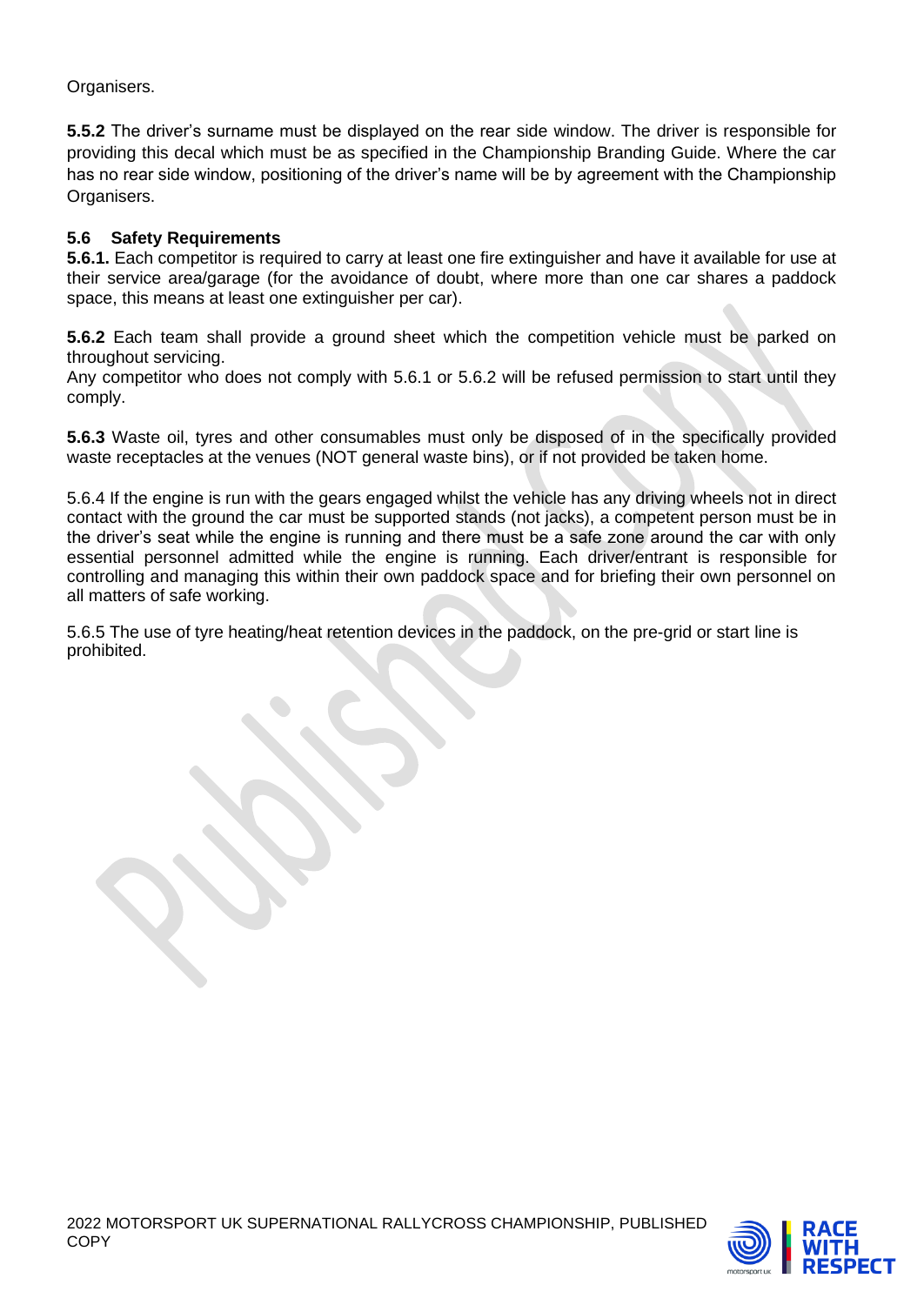# **6 SPECIFIC SUPERNATIONAL TECHNICAL REGULATIONS**

## 6.1 **Introduction**

The following Technical Regulations are set out in accordance with the Motorsport UK specified format, and it should be clearly understood that if the following texts do not clearly specify that you can make a modification you should work on the principle that you cannot.

6.1.1 Supernational is open to cars of rigid construction complying with FIA TouringCar regulations (2017 FIA Appendix J, Article 279) and two-wheel drive cars not eligible in Supercar but complying with the following regulations and having been homologated in Group N, A or B of FIA Appendix 'J' although homologation may have lapsed.

6.1.2 Mass produced non-homologated vehicles may be accepted

## 6.2 **General Technical Regulations and Requirements**

6.2.1 Cars must comply with the Technical Regulations published by the Organisers for The Championship throughout official practice, qualifying heats, and finals.

6.2.2 All cars must comply fully with the current Motorsport UK Yearbook regulations J Common **Requlations** 

for Competitors: Vehicles and Rallycross Technical N6 or N8 and these regulations.

6.2.3 No approved modification may give rise to an unapproved one.

6.2.4 The use of magnesium alloy sheet is not permitted. Titanium sheet may only be used for heat shields.

## 6.3 **Safety Requirements**

6.3.1 Minimum Comply with current Motorsport UK Yearbook regulation N6.11 to 6.12.6 inclusive. In addition:

6.3.2 Roll over structure to N 6.12.1 as a minimum is mandatory. K1.6.1 Appendix 2 drawing 12 (g) or (h).

6.3.3 A currently FIA homologated competition seat and mountings are mandatory

6.3.3.1 The seat must be mounted entirely to one side of the vehicle's centreline.

6.3.4 Currently FIA homologated Seat Belts are mandatory. With two separate fixing points for the shoulder straps.

6.3.5 From a 'race ready' position with seat belts fastened, the driver must be able to vacate the car in 5 seconds.

6.3.6 A fire extinguisher MUST be fitted; the minimum specification must be to current Motorsport UK Regulations K3.1 or K3.2

6.3.7 In addition to the minimum apparel standards set out in Motorsport UK General Regulations N9 K9 the following are mandatory:

- flame resistant race suit homologated to FIA 8856-2000 or FIA 8856-2018 standard
- flame resistant gloves and shoes
- flame resistant underwear
- flame resistant balaclava
- Frontal Head Restraint (FHR)

6.3.8 The side windows on the driver's side of the car must remain closed. A sliding window in the side windows of the driver's and passenger's doors may be fitted. The opening must be a minimum of 130mm x 130mm and a maximum of 150mm x 150mm. The sliding windows must be closed at the start of the race.

6.3.9 The use of FIA-approved 8863-2013 safety racing nets (see FIA Technical List No. 48) on both sides of the driver is recommended. Where used, racing nets must be fitted in accordance with "FIA Racing Nets Installation Specification for Touring and Grand Touring Cars". Window nets must not be used where racing nets are used.

## 6.4 **Chassis & Bodywork**

6.4.1 If bumpers are removed, both must be removed, and all supports must also be removed. It is prohibited to reinforce the front apron.

6.4.2 Have any undertray provided with drainage holes to prevent accumulation of liquids.

6.4.3 Have a windscreen of either laminated glass or polycarbonate of the required thickness. No

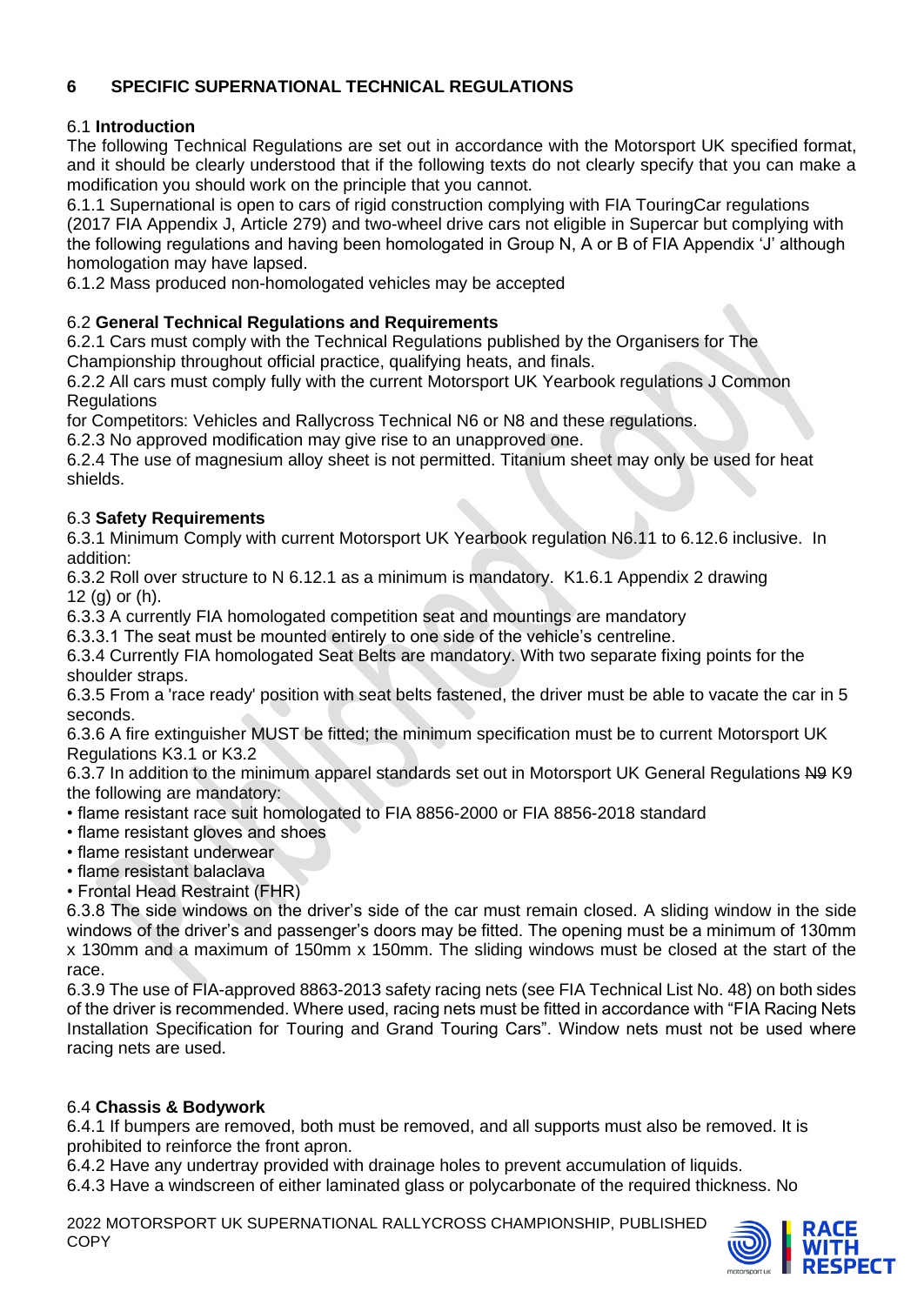apertures will be permitted in windscreens. All drivers must wear approved goggles or visor unless the car is fitted with polycarbonate windscreen.

6.4.4 Have an operative windscreen wiper and washer system.

6.4.5 When viewed from above wheels must be covered by rigid material at all times. The outside shape of the original coachwork must be retained except as concerns the wings.

6.4.6 Have a bulkhead separating the cockpit from the engine compartment. It must retain its original material and place, measured in respect of the relevant standard car. Installing components up against or passing through this bulkhead is however permitted, providing it does not protrude into the cockpit more than 20cm (as measured perpendicularly to the bulkhead). This will be measured at the point of intrusion, and parallel to the ground. If this is to include the engine, the cam/valve cover may not extend further back than the forwardmost point of the windscreen aperture when viewed directly from above. For scrutineering purposes, a 13mm diameter hole must be drilled at the forward most point of the Screen aperture.

6.4.7 Openings may be made in the bonnet or boot lid for ventilation, providing they do not make mechanical components visible.

6.4.8 Bumpers, if fitted, must both be as originally fitted to the mass-produced vehicle. The supports must also be as originally fitted to the mass-produced vehicle. No reinforcing of bumpers or supports is permitted. Super 1600 cars are permitted Super 1600 bumpers

6.4.11 Have internal bonnet locks removed and external positive locking fasteners fitted.

6.4.12 Have towing eyes of adequate strength and size fitted front and rear. These should be painted a contrasting bright colour.

6.4.13 Be fitted with at least one mirror of minimum surface area 50sq.cm securely mounted and positioned to give a clear view to the rear. The edges of the mirror must be protected by a suitable cover to reduce the possibility of injury in event of an accident

6.4.14 Under no circumstances can any part of the bodywork or the suspended parts of the car be below a horizontal plane passing 40mm above the ground, the car being in normal race trim with the driver strapped into the seat

6.4.15 Aerodynamic devices - Front

Material and shape are free but must:

a: Be made from a material that is not less than 2mm and not more than 5mm thick.

b: Not protrude beyond the vertical projection of the front bumper of the homologated car.

c: Be contained within the vertical plane passing through the axis of the front wheels and the

horizontal plane passing through the lowest point of the door opening.

6.4.16 Aerodynamic devices – Rear

Material and shape are free but must:

a: Be made from a material that is not less than 2mm and not more than 5mm thick.

b: Must be contained entirely within the frontal projection of the car without its rear-view mirrors and within the plan of the car seen from above.

6.4.17 Be fitted with mudflaps behind all four wheels extending to a minimum of 3.8cm either side of the tyre tread and to a maximum of 7.6cm above the ground.

## 6.5 **Engine**.

6.5.1 The engine is free, but the block must be from a mass-produced engine, although production may have lapsed, and must have the same number of cylinders as the original mass-produced engine for that car.

6.5.2 Specialist competition engines, as defined in blue book Nomenclature and Definitions are also permitted. (N6.3.1. refers)

6.5.3 The engine must be located within the original engine compartment.

6.5.4 Twin-engine configurations are not permitted unless mass produced in that form.

6.5.5 Have catch tanks fitted.

6.5.6 Have any oil tank, which is, situated outside the chassis or main structure of the vehicle suitably covered with a protective coating (e.g., GRP).

## 6.6 **Transmission**

6.6.1 Transmission is free other than as below.

2022 MOTORSPORT UK SUPERNATIONAL RALLYCROSS CHAMPIONSHIP, PUBLISHED **COPY** 6.6.2 The clutch and its control are free, but automatic operation of the clutch is prohibited, unless fitted by the manufacturer to that body style. The clutch must be operated by the driver's feet, unless an alternative method of operation is fitted by the manufacturer to that body style.

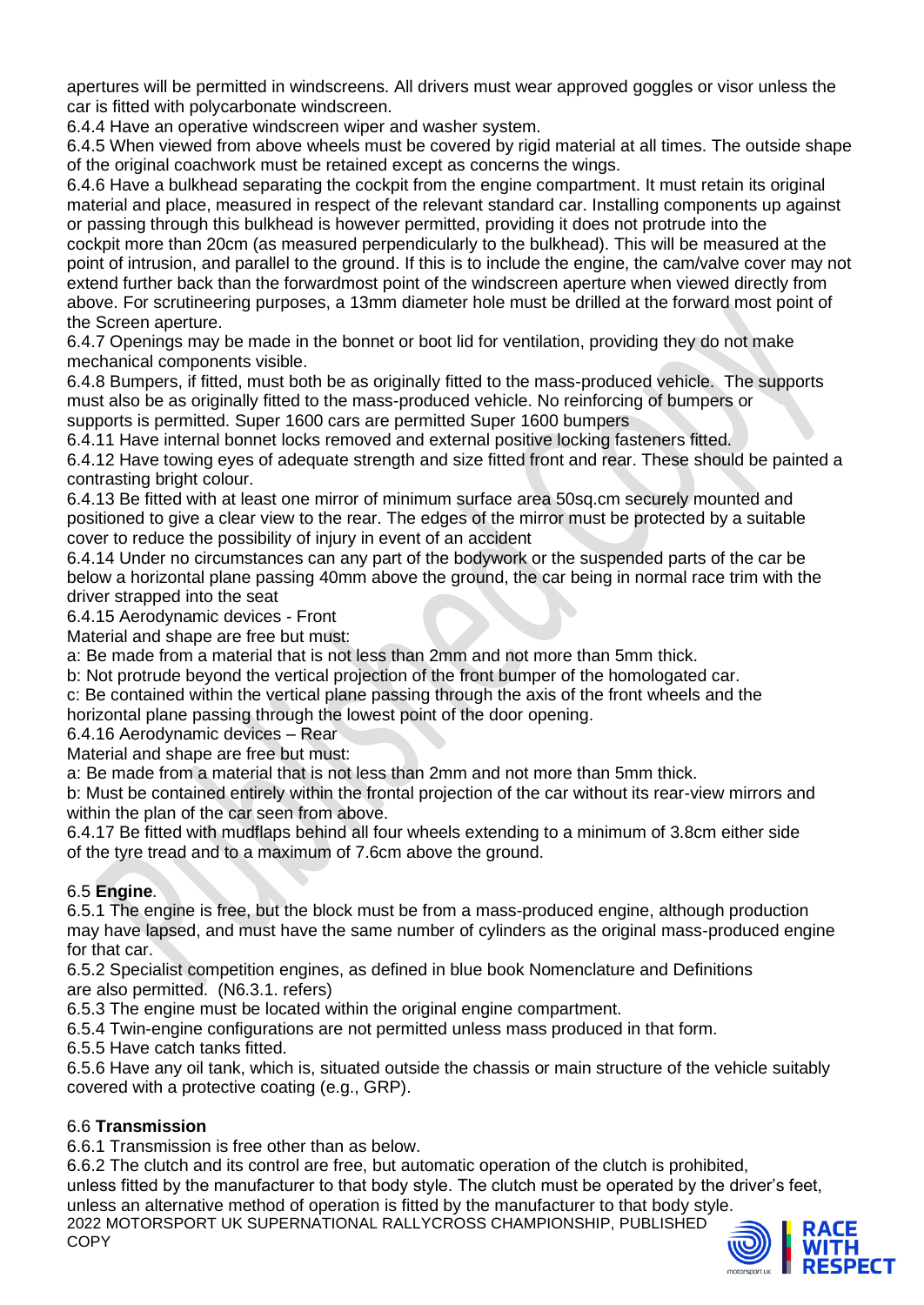6.6.3 Gear selection mechanism must be mechanically operated. Electronic, hydraulic or pneumatic mechanisms are prohibited, unless fitted by the manufacturer to that body style. 6.6.4 The final drive assembly, differentials, propshafts and driveshafts are free. 6.6.5 Electronically controlled systems are prohibited.

## 6.7 **Suspension & Steering**

6.7.1 Suspension is free other than as below.

6.7.2 Active suspension and any system which allows control of the spring flexibility, shock absorption or trim height when the car is moving, are prohibited unless fitted by the manufacturer to that body style.

6.7.3 Have steering column locks rendered inoperative

6.7.4 If fitted with a quick release steering wheel the quick release device must be coloured yellow.

## 6.8 **Brakes**

6.8.1 Brakes are free other than as below.

6.8.2 An effective handbrake is obligatory. The handbrake may be modified for fly-off operation. There must be at least two hydraulic systems so that, in the event of failure of one system braking is maintained on at least two wheels (not on the same side).

6.8.3 The braking system on all vehicles must be capable of demonstrating its efficiency without impairing the driver's control when tested immediately prior to an event. It must be possible under all conditions, running or stationary, for 25% minimum braking effort to be applied by the driver through the braking system to each axle.

6.8.4 Brake balance adjusters must not be capable of adjustment during running if they contravene (b).

6.8.5 Anti-lock devices are prohibited.

6.8.6 Brake discs must be of ferrous material.

## 6.9 **Wheels**

6.9.1 Have maximum wheel width on all cars of  $25cm$  (wheel width = flange + rim + tyre). 6.9.2 Have all nuts securing road wheels, excepting those of centre-lock type, of steel and in thread contact over a minimum length of 1.5 bolt/stud diameters. Extended or composite wheel bolts/studs are prohibited. Safety wheel nuts to prevent wheels pulling over the standard nuts are strongly recommended.

## 6.10 **Tyres**

6.10.1 The championship uses a control tyre supplied by Cooper Tires which must be used for all championship events. There is no limit on the number of tyres that can be used in the course of a meeting. The tyres are a control patterned tyre and cannot be hand cut at any time.

6.10.2 Tyres which are permissible in the championship are shown in the list published on rallycrossbrx.com, we reserve the right to amend this tyre list at any time subject to approval via a Motorsport UK bulletin.

# 6.11 **Electrics**.

6.11.1 The nominal voltage of the electrical system including that of the supply to the ignition of the "original" car must be retained.

6.11.2 Relays, circuit breakers, fuses and cables are free.

6.11.3 A red rear warning light complying with current Motorsport UK Yearbook regulation K5 must be fitted

6.11.4 The make, number and capacity of the batteries are free

6.11.5 Have any wet batteries in the drive/passenger compartment enclosed in a securely located leakproof container capable of retaining any leaked acid and protecting the terminals from short circuiting and producing sparks.

6.11.6 All lights may be removed but all cars must be equipped with two rear lights of the anti-crash type as used in fog with the minimum of 15 watts each and illuminating an area of 60 sq. cm. These must work with or replace the car brake light system at all times and must be between 115cm and 150 cm above the ground and must be clearly visible from behind.

6.11.7 Generators are optional, but the self-starter system must be operable at all times

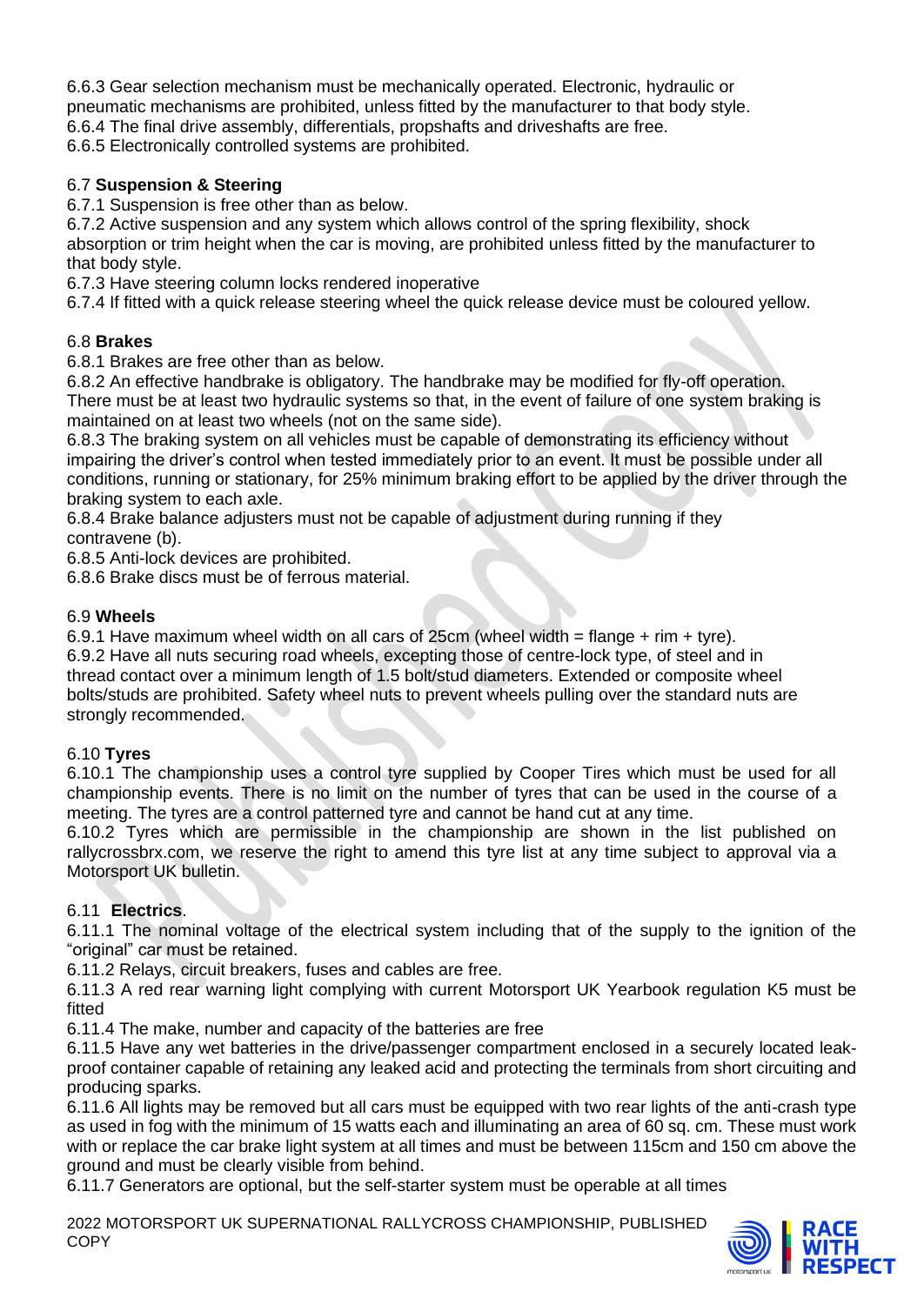6.11.8 Starting the car: Cars must be equipped with an electrical energy source to enable the driver to start the engine when normally seated with seat belts fastened.

6.11.9 Be equipped with an ignition cut-off switch having positive ON–OFF position clearly marked, and which must be operable by the driver when normally seated with seat belts secured. It must also isolate electric fuel pumps.

## 6.12 **Weight**

At all times, the minimum weight of the car with driver (wearing full racing apparel) will be 900kg.

## 6.13 **Fuel Tank & Fuel**

6.13.1 Be equipped with an effective method of stopping the full supply that can be operated by the driver when normally seated with seat belts secured

6.13.2 The requirements of J5.13.7. must be complied with.

6.13.3 Have sufficient fuel for a fuel test present at any time during the meeting to comply with the fuel sampling requirements as laid down in the Motorsport UK yearbook D34 Procedure for fuel testing.

## 6.14 **Exhaust & Silencing**

6.14.1 Comply with current Motorsport UK Yearbook Regulations J5.16 and J5.17 and circuit restrictions.

## 6.15 **Towing Eye**

6.15.1 There must be substantial towing eyes securely fixed to the main structure of the vehicle, front and rear. Towing eyes to be made from steel wire rope at least 6mm thick. Fabric towing eyes/ropes are not permitted.

## **7 Commercial**

**7.1.** Championship Sponsors' branding must also be carried on each car. The position of branding to be carried on cars and clothing will be specified the Championship Branding Guide which may be varied from time to time.

**7.2.** Two sets of Championship sponsors decals will be provided for the season. Any additional decals required may need to be purchased.

**7.3.** The organisers reserve the right to refuse the start of any competitor not carrying the correctly positioned decals, vehicles must present at scrutineering in a ready to race condition with branding in place as per the championship branding guide.

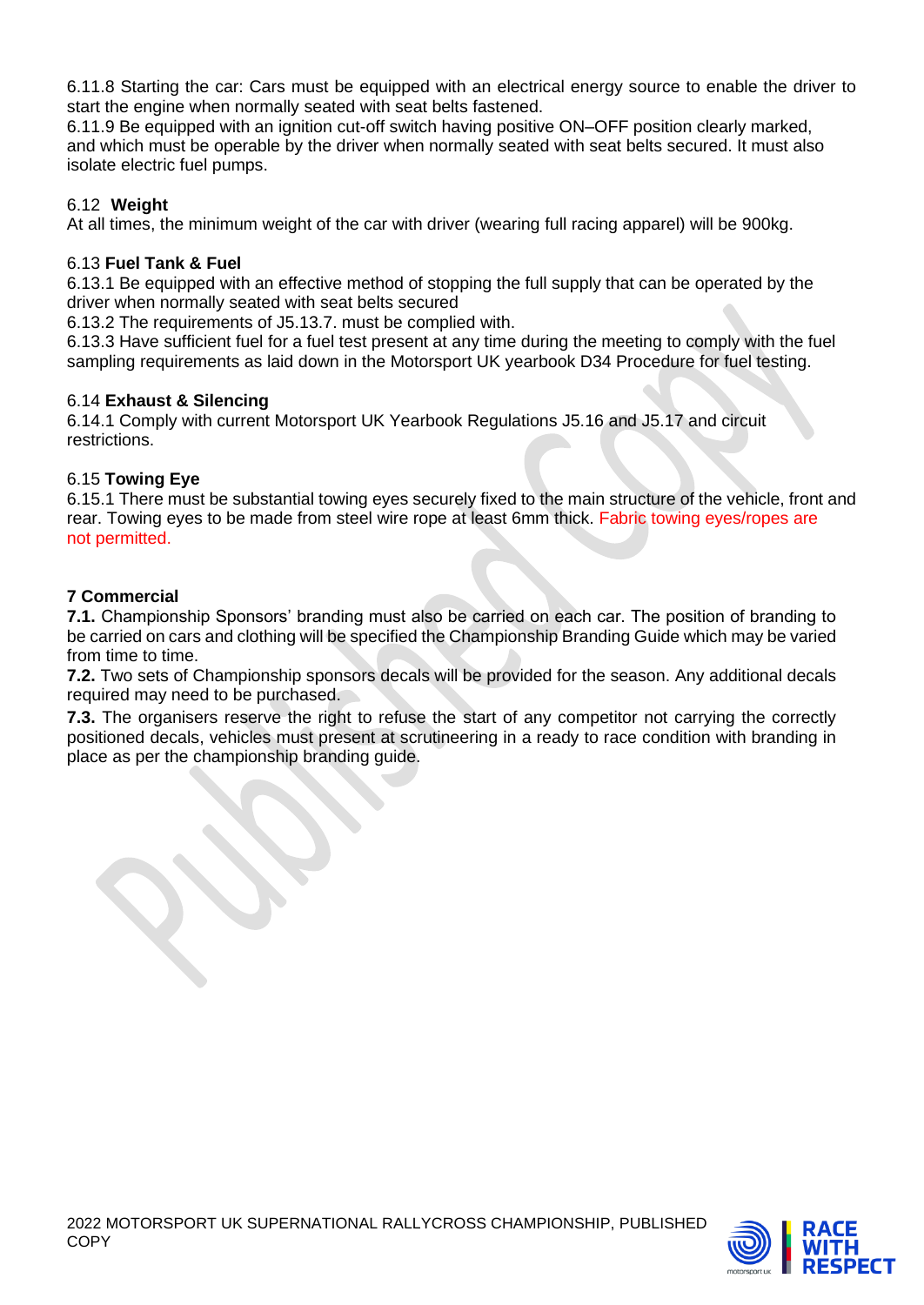

A socially-minded standard of behaviour is expected from everyone within the motorsport community.

By participating in a Motorsport UK event in any capacity you agree to follow the values of the Respect Code:

**The Values**

•

• Integrity

•Self-Control

#RaceWithRespect

Motorsportuk.org/racewithrespect

 Respect • Fair play

• Good Manners

I pledge to #RaceWithRespect and:

- Contribute to a welcoming and friendly environment that ensures the safety and welfare of all participants.
- Always behave with integrity and uphold fairness in the sport; play your part in keeping the sport safe through your actions
- • Treat everyone with respect, regardless of their gender, ethnic or social background, language, religious or other beliefs, disability, sexual identity or other status
- Recognise that we all represent the sport and therefore have a duty to be polite and respectful to all staff, officials, fellow competitors, volunteers, as well as fans and supporters
- Respect the rules, regulations and authority of the officials and Motorsport UK

Any breach of these obligations may result in disciplinary action.